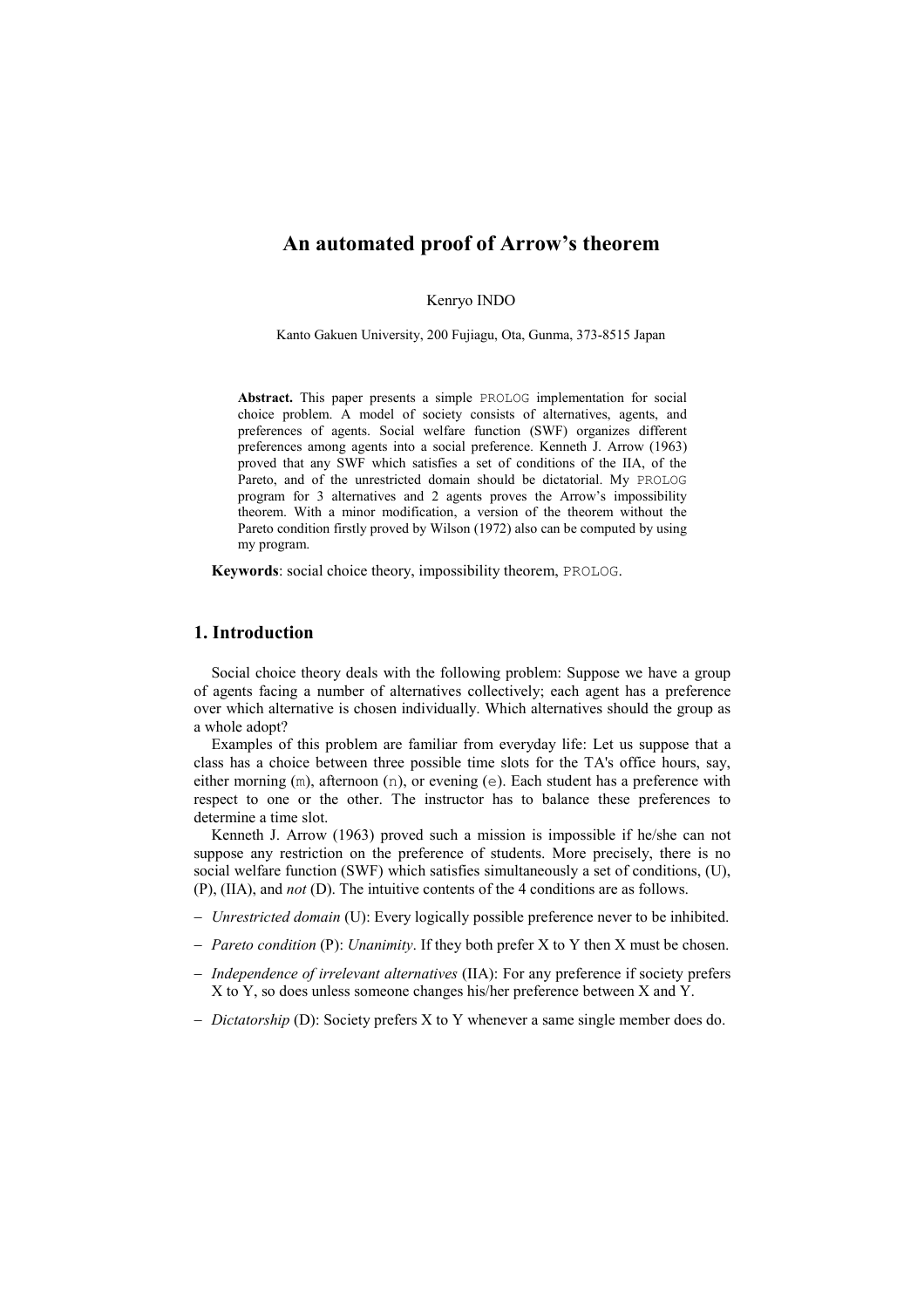In other words, if there are at least three alternatives, any social choice rule which satisfies (P) and (IIA) must be dictatorial (D) assuming all logically possible preferences permitted (Arrow (1963), pp.51-9, pp.97-100; Sen (1995), p.4).

PROLOG (i.e., programming in logic) is familiar to computer scientists, especially in AI community. By using it, the logical content of the impossibility theorem may be translated into a rule (a Horn-clause),

```
(rule A)
```

```
is Arrovian SWF(Swf):-
  is logically possible(Swf),
  is Pareto consistent(Swf),
  is IIA consistent(Swf),
   not( is dictatorial(Swf) ).
```
The code I wrote in reality is of recursion over possible profiles (in section 3). Nevertheless a rule below may indicate the declarative meaning of that theorem. Specifically since the set of conditions  $\{(not D), U, IIA, P\}$  is *unsatisfiable* by Arrow's theorem. The theorem can be equivalently modeled as follows.

#### (rule B)

is dictatorial(Swf):is logically possible(Swf), is Pareto consistent(Swf), is IIA consistent(Swf).

PROLOG system successfully prove the condition (D), in the left hand side ("the *head*" of the clause) if the conjunctive (U), (P), and (IIA) in the right hand side ("the body" of the clause) are satisfied simultaneously.

The proof procedure such as stated above is called "the resolution principle" a computational realization of syllogisms. Then the system attempts to a "pattern match" to the SWF, a variable *term* in above code, generating possible social welfare functions modeled by the conjunctive by try and error (i.e., the backtracks). Rule A should have failed. The rule B can succeed with a matched term (or possibly keep up until it can not prove the cases any more).

However, because of the exponentiation, it is impossible to prove by means of naive "generate and test" method. Even in a small case of, for example, 2 agents and 3 alternatives, there are 6 possible rankings for strict ordering model, and  $6^{36}$  possible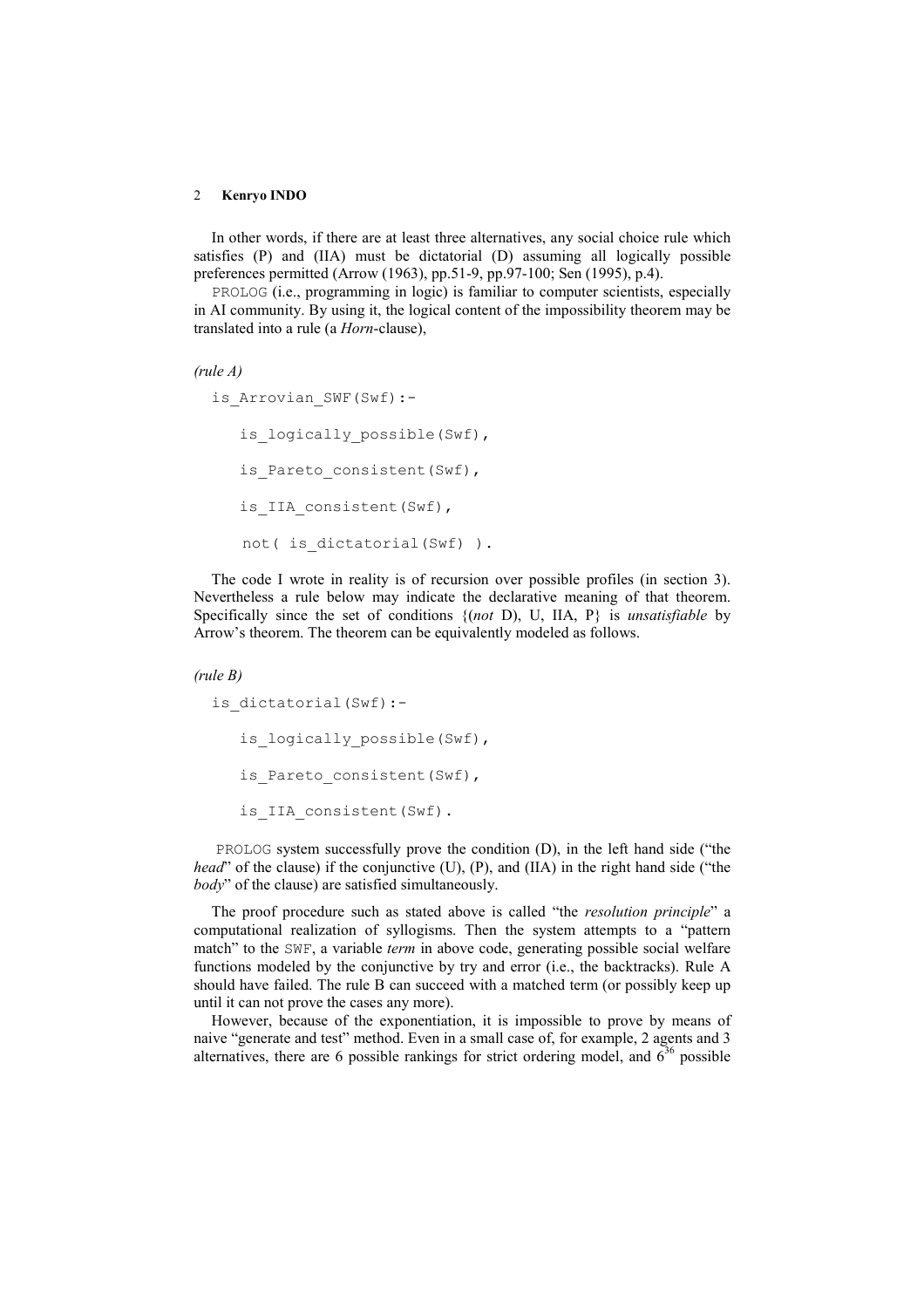candidates of SWF defined over  $6<sup>2</sup>$  possible profiles. In weak order case, there are 13 possible rankings permitting tie, and  $13^{169}$  possible candidates for the SWF defined over  $13<sup>2</sup>$  possible profiles. Precisely, for the case of n agents and m alternatives, there are  $(m!<sup>n</sup>)$ th power of m! candidates in strict preferences.

The impossibility theorem provides good exercise to write efficient code with recursion. The code I made actually is of the case of 2 agents with 3 alternatives. It may be extended for larger, but the complexity is exponential order. It seems a challenging work to design a simple proof for the theorem automatically.

The paper organizes as follows. Next section shows an example of PROLOG modeling for social choice problem. In Section 3 our system can provide an automated proof of the Arrow's impossibility theorem for the case of 3 alternatives and 2 agents. Further, with minor modification we have a generalized impossibility result without the Pareto condition firstly proven by Robert Wilson (1972) in Section 4. Section 5 argues a visualization of the process of proof with a version of my program in binary relations. Section 6 mentions the related research fields. Last section concludes.

## 2. Logic programming for social choice problem

In this section I will show how PROLOG can be applied to model a social choice problem by using the example in previous section. For the ISO-standard grammar and system predicates, see Cocksin and Mellish (2003). First of all, I model the alternatives and the individuals, next the individual or social rankings over the alternatives. I conclude with a possible construction for the social welfare function.

### 2-1. individual preferences

Now, suppose two students, Alice and Bob, who are prefer morning to evening, and evening to morning respectively. Other pairs of comparison are same for both students, say, morning to afternoon, and afternoon to evening.

In PROLOG, the set of alternatives, the members of the society, and the preferences of the members respectively may be modeled as the following facts.

```
alternatives( [m,a,e]). 
members of society( [alice,bob]).
preference( alice, [(m,e),(m,a),(a,e)]).
preference(bob, [ (e,m), (m,a), (a,e)]).
```
Traditionally the rational (individual/social) choice theory assumes that a complete, transitive, and anti-symmetric for strict preference models. So we can consistently use lists for the basic representation of preferences if the agent's preference is rational in this sense. For the Alice's preference, it can be stated by using,  $[m, a, e]$ , a list as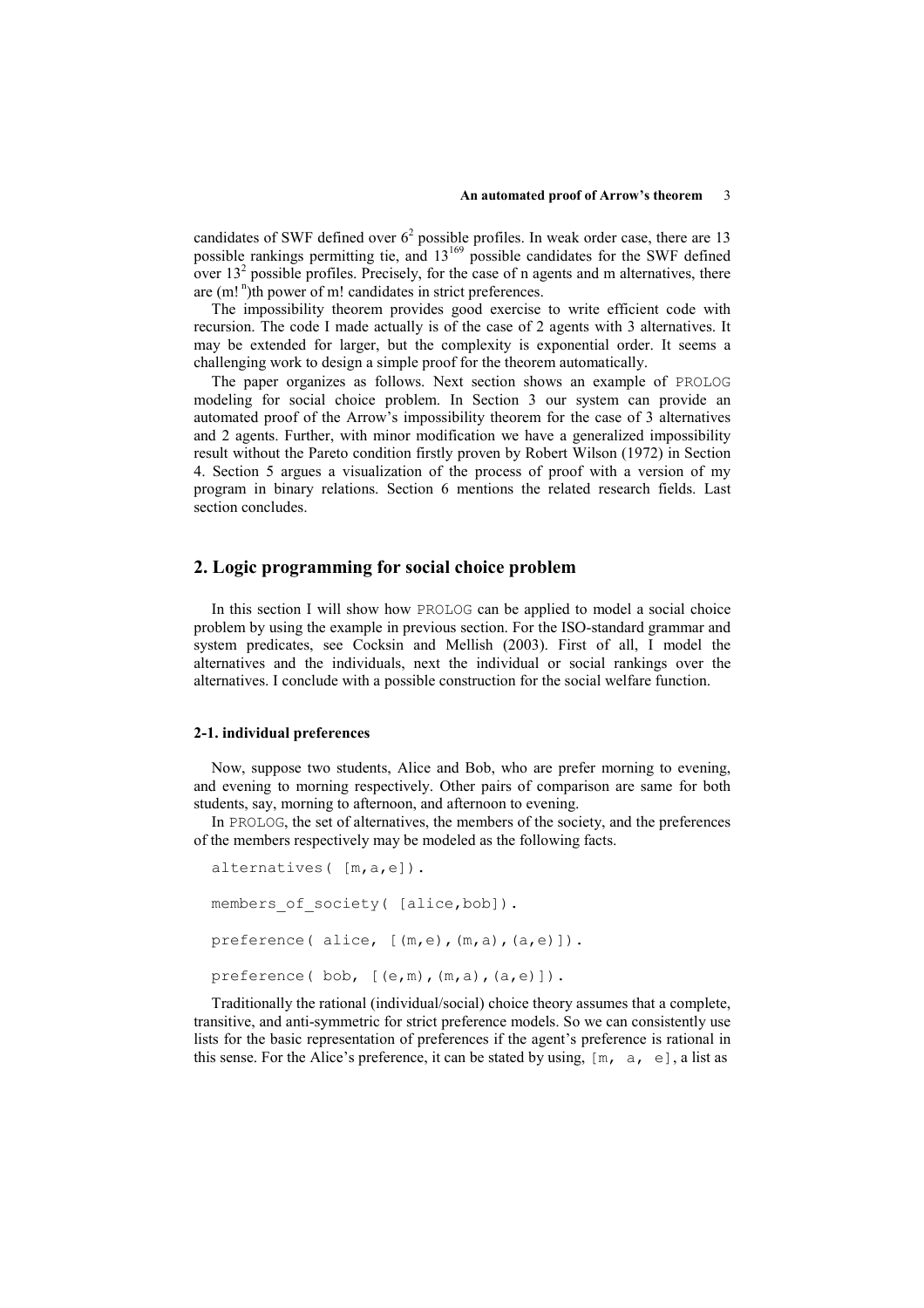ranking( alice, [m, a, e]).

While Bob's preference obviously circulates by transitive reasoning, so it can not be represented as a list. Instead, suppose the Bob's preference

preference(bob, [(e,m),(a,m),(a,e)]).

Or equivalently,

ranking(bob, [a,e,m]).

Weak preferences can be handled by minor modifications, by adding 3-1 elements list which signifies the indifferences. But we will focus on strict cases in this paper for the sake of simplicity.

In summary, the preferences of Alice and Bob are coded simply as follows.

```
ranking( alice, [m,a,e]). 
ranking(bob, [a,e,m]).
```
## 2-2. binary relations

Next I show a rule with variables to reproduce the binary preference relations from the rankings.

```
prefer x to y( J, X, Y, R) :-
  ranking( J, R), 
  x precedes y in list( X, Y, R).
x precedes y in list( X, Y, R) :-
  append( ,[X|Z],R),
  member( Y, Z).
```
A variable in PROLOG starts with a capital letter which will be matched during the query, or with an underscore when anonymously used.

### 2-3. reasoning about preference

The PROLOG system acts as if proving a theorem, or seeking a given goal and solving a set of constraints. Figure 2-1 shows such an example in the context of integer domain.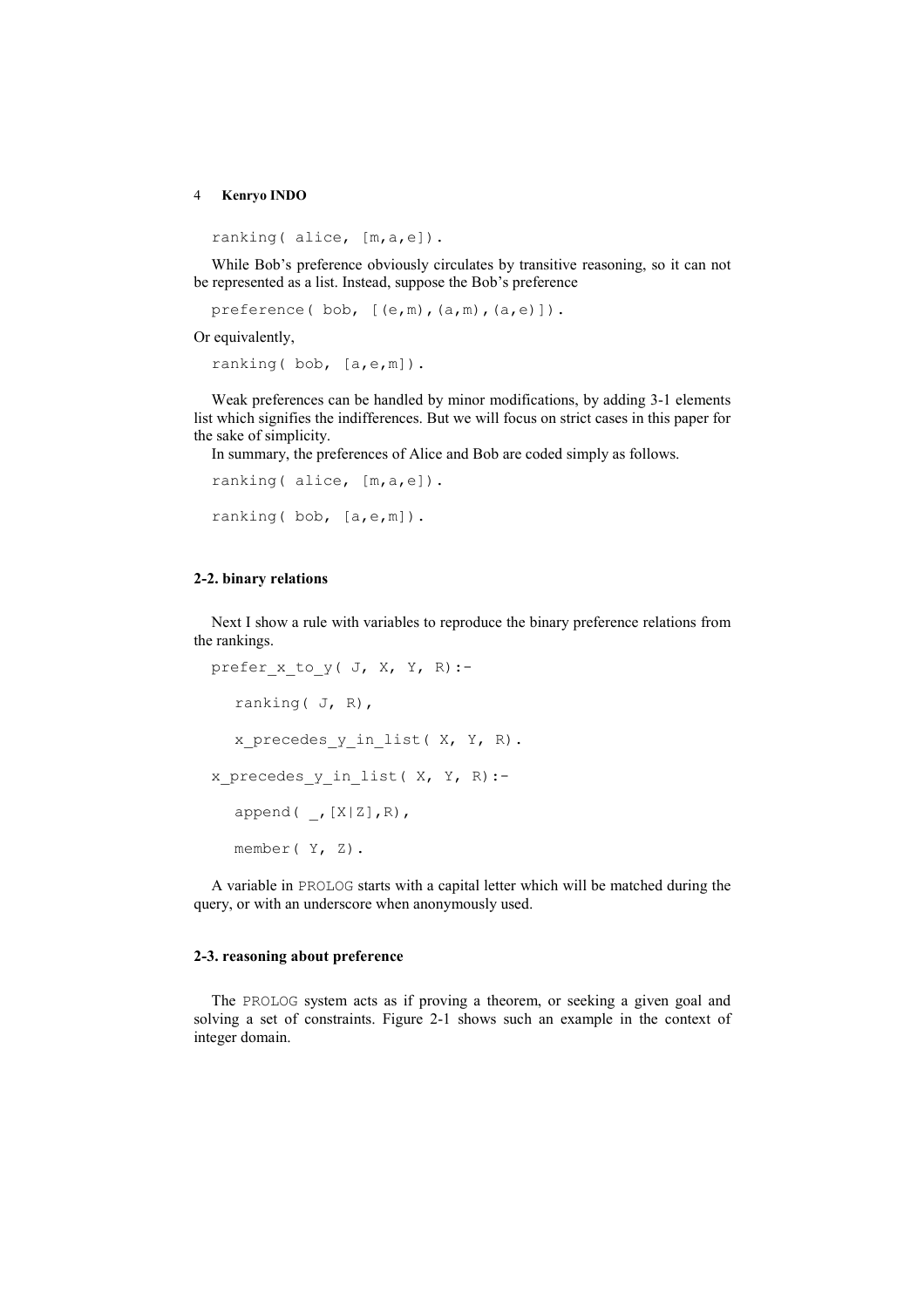```
?- member(X, [1,2,3]), member(Y,[3,4,5]),<br>
] member(Z,[13,17]),Z is X^2+Y^2.<br>
Y = 1<br>
Y = 4<br>
Z = 17;
X = 2<br>Y = 3<br>Z = 13;
\frac{No}{?}
```
Figure 2-1. The goal is to find a pair of integers  $(X, Y)$  such that X is in {1, 2, 3}, Y is in  $\{3, 4, 5\}$  and the sum of squares is 13 or 17.

```
?- prefer \times to \times (alice, m, Y, R).
Y = a<br>R = [m, a, e] ;
Y = e<br>R = [m, a, e] ;
\frac{No}{?}
```
Figure 2-2. What (Y) is not preferred to morning by Alice who has ranking R.

It seeks a clause which has the negation of goal predicate as the head and produces sequentially the subsidiary goals, predicates in the body and repeats until there is no other solution. Figure 2-2 shows a sample execution of reasoning in previous social choice problem, the goal is a prefer\_x\_to\_y/4 and the subsidiary goals are a ranking/2 and an x\_precedes\_y\_in\_list/3.

I would like to interpret the query in Figure 2-2 such like as that "What (Y) is not preferred to morning by Alice who has ranking R." And the output of PROLOG system that "I found the case where her ranking is m>a>e and either 'afternoon' or 'evening' is preferred." Such a dialog can be simulated easily, but I omit because of limited space. Subsequently, I verbalize a proof for the impossibility theorem in Section 3 and Appendix A.

## 2-4. logically possible preferences

It may be beneficial to the later analyses that in advance we prepare the 6 logically possible rankings in PROLOG database with numberings.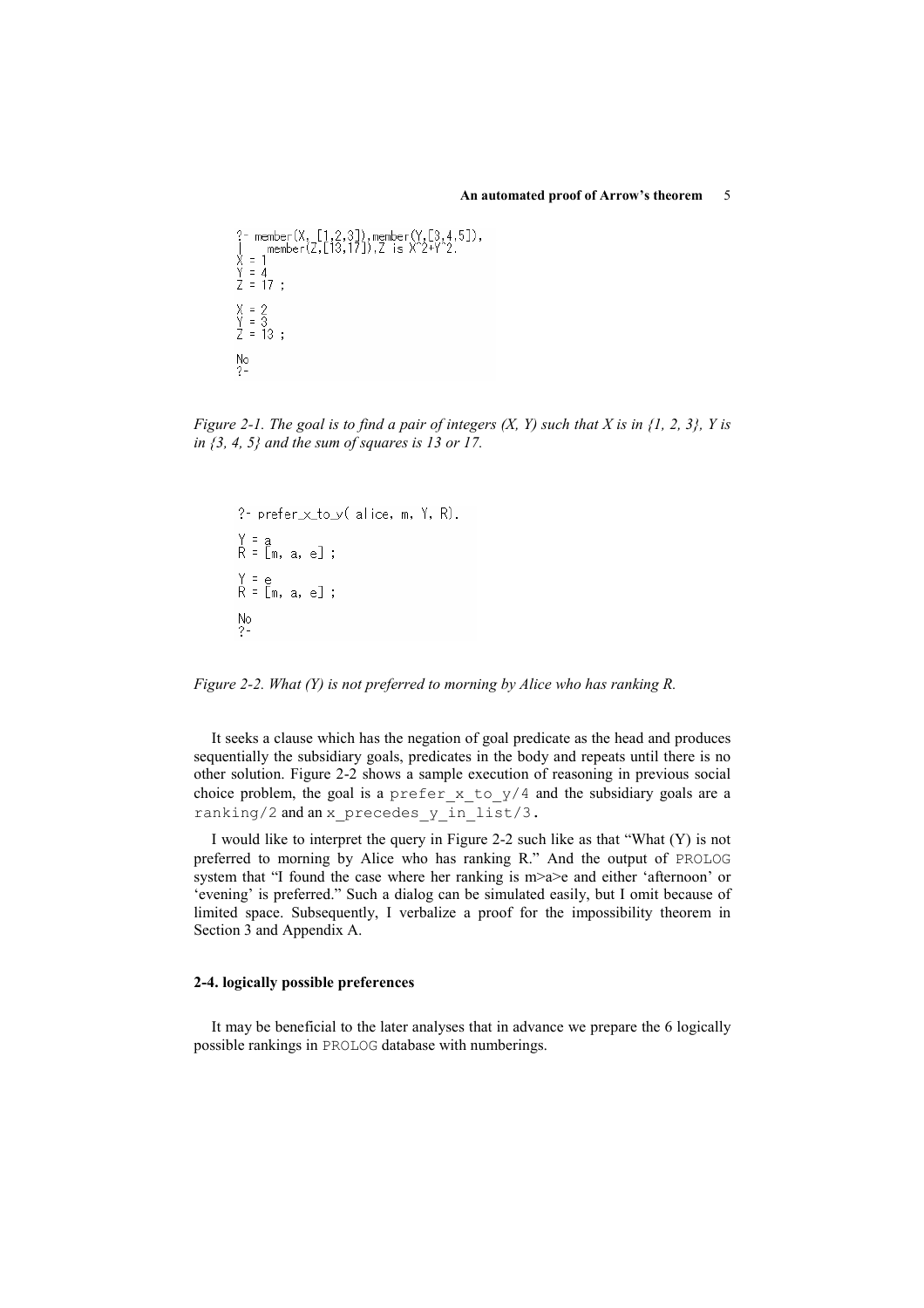```
possible ranking 0([m,a,e], r(1)).
possible ranking 0([m,e,a], r(2)).
possible ranking 0([a,m,e], r(3)).
possible ranking 0([a,e,m], r(4)).
possible ranking 0([e,m,a], r(5)).
possible ranking 0([e,a,m], r(6)).
```
It is noteworthy that if some clauses were removed, we would have a model of restricted domain.

Then we rewrite a rule for possible rankings of the individual agent and the society.

```
possible_ranking( J, R):- 
  members of society( N),
  member( J,N), 
  possible ranking 0(, r(R)).
```
Next we can write a rule for possible profile of individual rankings.

```
possible_ranking_profile((R1,R2)):- 
  possible ranking( alice, R1),
```
possible\_ranking( bob, R2).

# 2-5. social welfare function

A social welfare function (SWF) selects a ranking for each possible profile of rankings of all the member of society. Next I give a dictatorial rule (to Alice) at some profile in previous example.

```
dictatorial swf for alice( R1, R2, R1):-
  ranking( alice,R1), 
  ranking( bob, R2).
```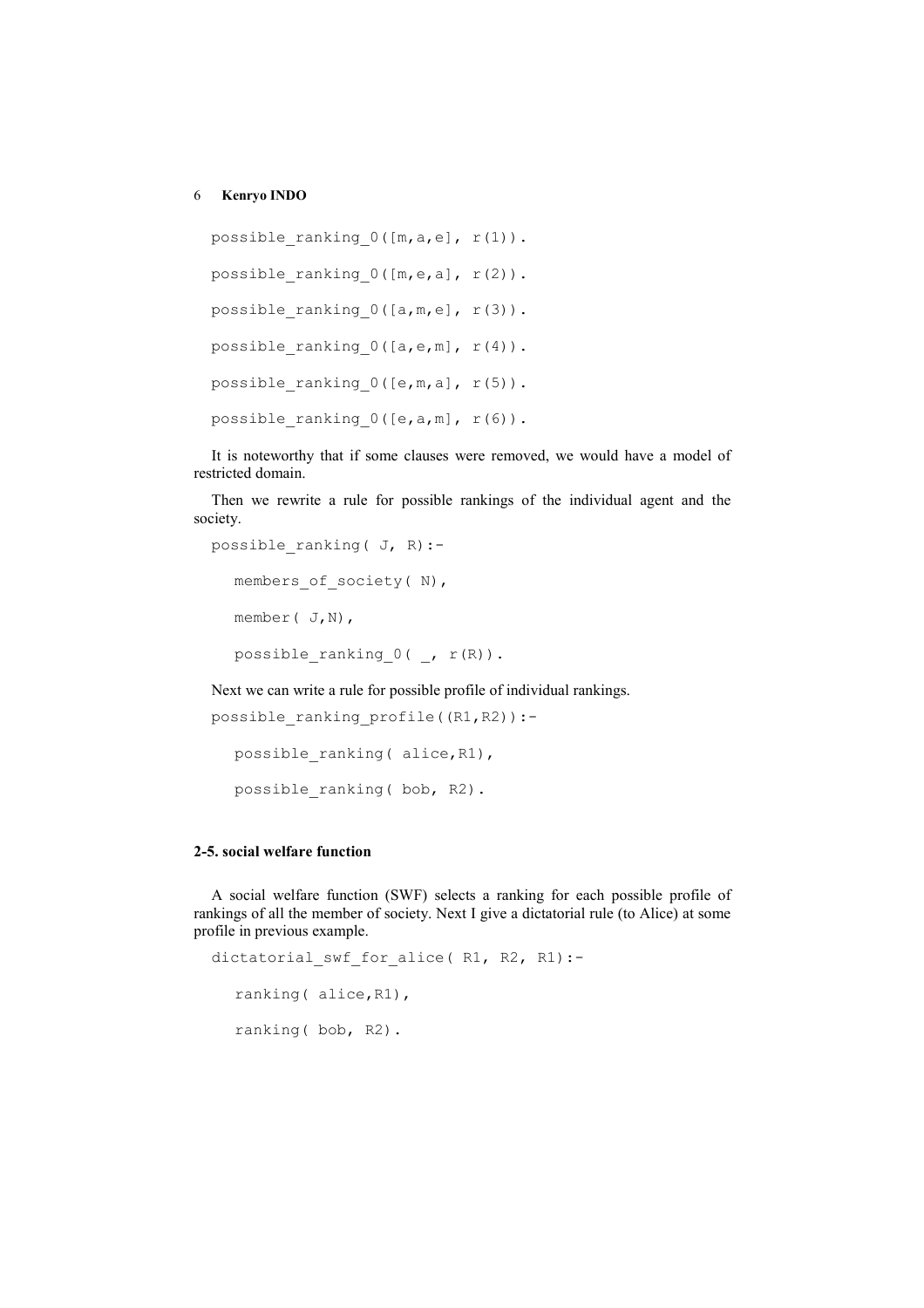But the instructor would think a non-dictatorial way, for example, by a majority vote or unanimity rule. However, Arrow's theorem tells us that he/she can never success unless violating the conditions referred in introductory section.

A code which generates the SWF recursively is such a below.

```
try SWF assignment 1( [], []).
try SWF assignment 1( [(R1,R2)->R|F], [(R1,R2)|Q]):-try SWF assignment 1( F, Q),
  possible ranking( society, R).
is_logically_possible_SWF( F):- 
  findall( P, possible ranking profile(P), Q),
  try SWF assignment 1( F, Q).
```
PROLOG programmers frequently use recursions in order to compute iteratively, instead of For or While statements in other conventional programming languages which are not allowed in the standard PROLOG language.

## 2-6. display in tabular form

Next code displays the generated SWF in a table format without labels or lines.

```
show swf(F):-
   nl, 
   forall( 
    bagof( S, Q^{\wedge}member(( , Q)->S, F), L),
      (nl,write(L)) 
   ).
```
The user may easily modify the table into a specified form. The code is left as an exercise for the reader.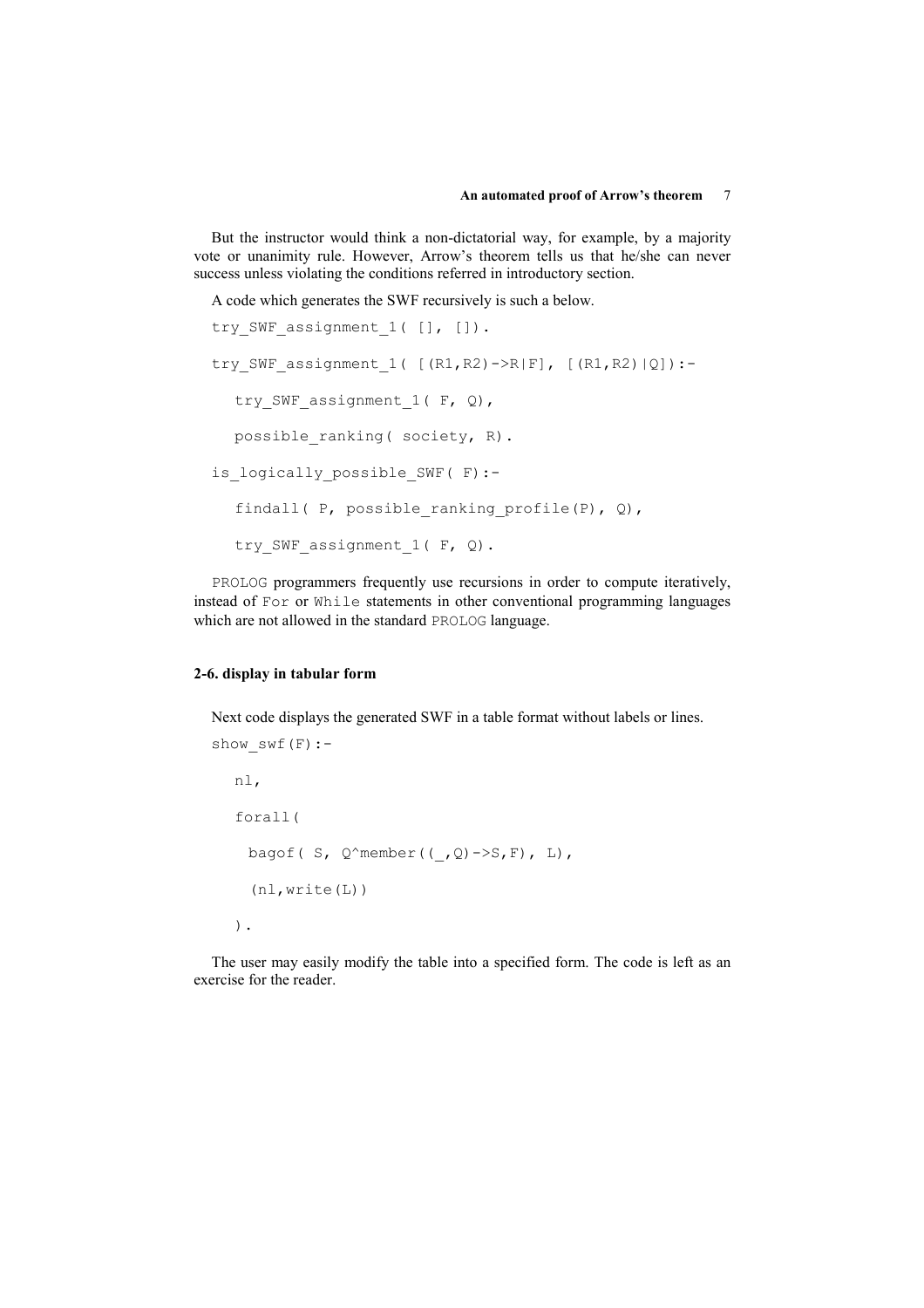## 3. Automated proof of the impossibility theorem

This section models firstly the Pareto condition and the IIA condition which constraint on the SWF. Then I modify the rule to generate SWF recursively incorporates these constraints. Lastly, I show an automated proof of the Arrow's theorem.

## 3-1. the Pareto condition

The Pareto condition (P) can be translated into a rule in PROLOG such as

```
is Pareto consistent( (R1,R2)->R ):-
    not( 
     violates Pareto condition( , (R1,R2)->R)
    ). 
violates Pareto condition((X, Y), (R1,R2)->R):-
   prefer x to y( X, Y, R1),
   prefer x to y( X, Y, R2),
   possible ranking 0(, R),
   not( prefer x to y( X, Y, R)).
```
That is, if the rankings of students are same, also the society is. This is not exact literally for the condition, since originally stated in binary form. Indeed it is rather weak, but the consequence of the theorem is same.

# 3-2. the IIA condition

The condition (IIA) informally means such as "What society prefers from a pair of alternatives always can be determined irrelevant to what a true preference profile is except for that pair."

Firstly, I rewrite rules for binary preferences and their profiles for the simplicity of that for the condition (IIA).

```
prefer x to y B((X, Y), R, B):-
   distinct pair(X, Y),
   (prefer x to y( X, Y, R)->B=1;B=0).
```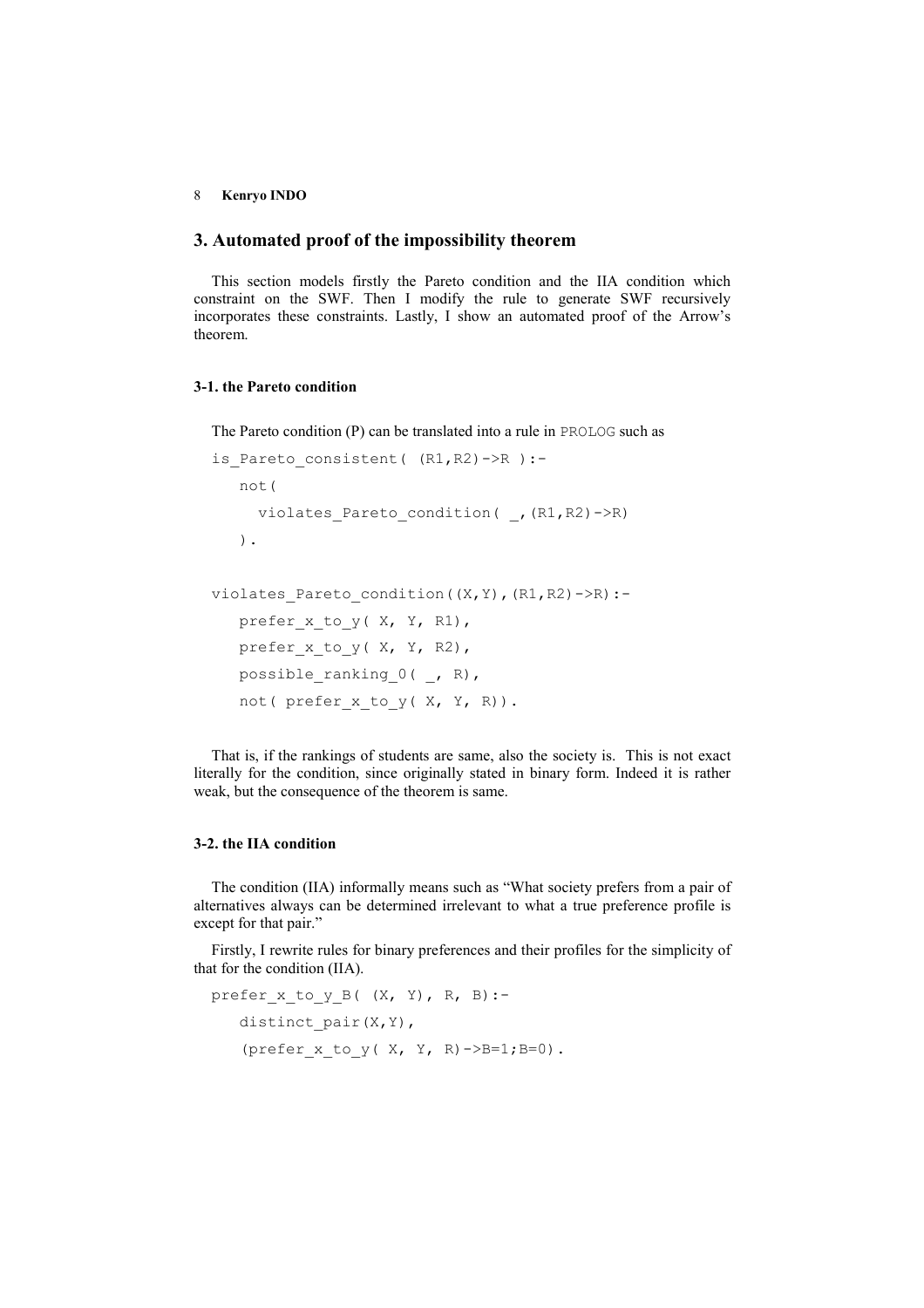```
binary choice profile( (X, Y), (R1, R2), (B1, B2)):-
   prefer x to y B((X, Y), R1, B1),
   prefer x to y B((X, Y), R2, B2).
```
By next rule PROLOG system try to catch contradicted pairs of alternatives at a profile given attempting assignments to a candidate SWF.

```
violates IIA condition( (X, Y), (P, Q) \rightarrow R, F):-
   not(F=[1],member((PI, Q1) \rightarrow S, F),
    binary_choice_profile( (X, Y), (P,Q), B), 
   binary choice profile( (X, Y), (P1,Q1), B),
   not( binary choice profile( (X, Y), (R, S), (A, A))).
```
Then a test of the (IIA) for a given SWF candidate may be written such a rule below.

```
is IIA consistent( (R1,R2)->R, F):-
    not(( 
      violates_IIA_condition( _, (R1,R2)->R, F) 
    )).
```
But this code is not useful in order to generate the SWF because of the complexity, so we should revise it. Please note that if we confine the possible\_ranking\_0/2 to only 2 alternatives the IIA is vacuously satisfied

## 3-3. coping with the complexity

Thus, the combinatorial nature just fit the logic programming. However, complexity problem arises. Even in this small case there are  $6^6$ <sup> $\land$  $2$ </sup> possible candidates of SWF (i.e., the 6 possible rankings over the 36 possible profiles of rankings).

In order to prove, or disprove, the Arrow's theorem, you never adopt a naïve generate-and-test method, so I modify previous rule for SWF by incorporating above constraints checking both (P) and (IIA) accordingly.

```
try SWF assignment 2( [], []).
try SWF assignment 2( [(R1,R2)-\ge R|F], [(R1,R2)|Q]):-
```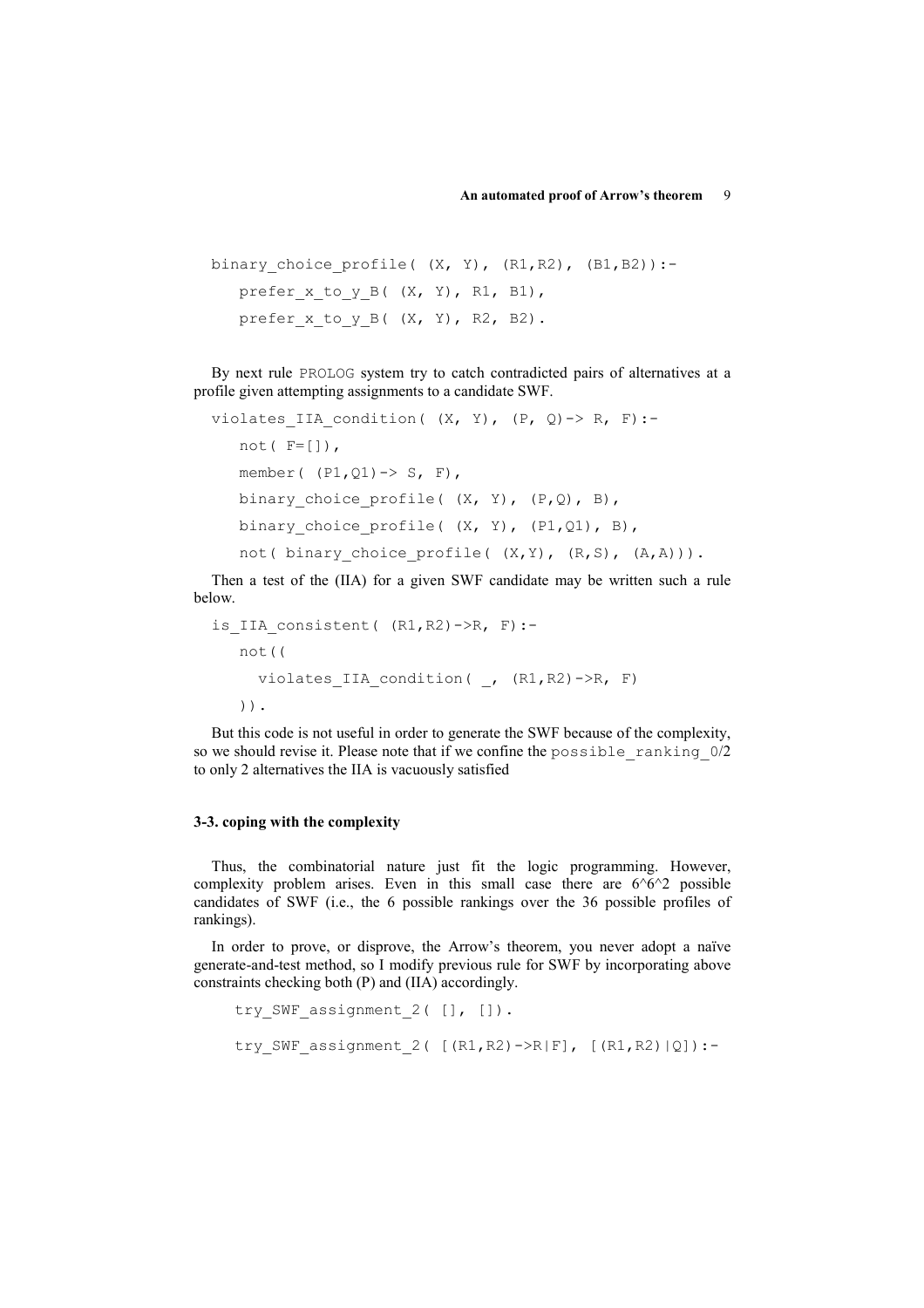```
try SWF assignment 2( F, Q),
   possible_ranking_0( , R),
   is Pareto consistent( (R1, R2) \rightarrow R),
   is IIA consistent( (R1, R2)->R, F).
is Arrovian SWF( F) :-
   findall( P, possible ranking profile(P), Q),
   try SWF assignment 2 (F, Q).
```
Therefore we can rule out violations to the Arrovian SWF cumulatively. In order to proof the theorem, simply type the following query at a prompt (and an enter key) which results in the two dictatorial SWFs (see Figure 3-1).

```
?- is_Arrovian_SWF(A), 
show swf(A), nl,write('---'),fail.
```
Indeed, the code will lightly produce only dictatorial SWFs either for Alice or Bob. In the upper table form in Figure 3-1, the Bob's dictatorial SWF is shown which has 6 rows each of which is the ranking of him. As for the lower table form, the Alice's dictatorial SWF consists of columns each of which is just her ranking. (Appendix A shows the verbalization of the proof.) There is no room for possibility of democratic decision making, so the impossibility theorem is proven.

?- is\_Arrovian\_SWF(A), show\_swf(A), nl,write('---'),fail.  $\begin{matrix} r(4) \\ r(4) \\ r(4) \end{matrix}$  $\begin{matrix} 1 & 0 & 0 \\ 0 & 0 & 0 \\ 0 & 0 & 0 \\ 0 & 0 & 0 \\ 0 & 0 & 0 \\ 0 & 0 & 0 \\ 0 & 0 & 0 \\ 0 & 0 & 0 & 0 \\ 0 & 0 & 0 & 0 \\ 0 & 0 & 0 & 0 \\ 0 & 0 & 0 & 0 \\ 0 & 0 & 0 & 0 \\ 0 & 0 & 0 & 0 & 0 \\ 0 & 0 & 0 & 0 & 0 \\ 0 & 0 & 0 & 0 & 0 \\ 0 & 0 & 0 & 0 & 0 & 0 \\ 0 & 0 & 0 & 0 & 0 & 0 \\ 0 & 0 & 0 & 0$  $\mathsf{r}$ r(3)  $\begin{matrix} 6 \\ 6 \\ 7 \end{matrix}$  $\begin{matrix} r(5) \\ r(6) \end{matrix}$  $r(6)$ ,  $\frac{N}{?}$ 

Figure 3-1. A proof of the Arrow's theorem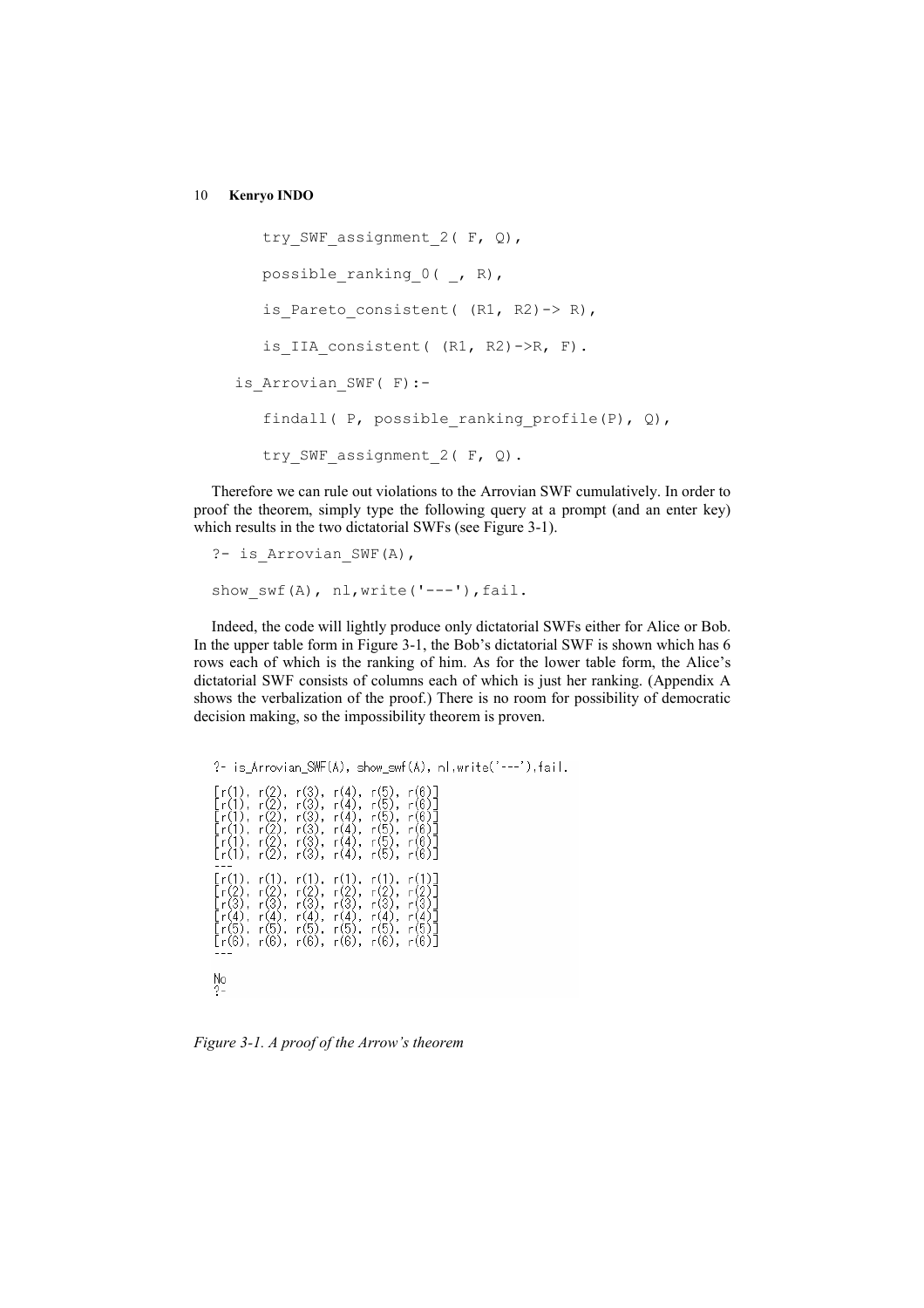## 4. Impossibility without the Pareto condition

A version of the Arrow's theorem without the Pareto condition but under weak citizen sovereignty condition can be proven. The result firstly proved by Wilson (1972) for weak preferences.

− Citizen sovereignty (CS): Every logically possible ordered pair should be included in the SWF at least at one preference profile.

## 4-1. the Wilson's theorem

For strict preferences, since total indifference (i.e., the null SWF) is ruled out, there only exists either dictatorial or anti-dictatorial. A proof for the theorem and the code can be readily obtained as follows.

```
try SWF assignment 4( [], []).
try SWF assignment 4( [(R1,R2)-R|F], [(R1,R2)|Q]):-try SWF assignment 4(F, Q),
  possible ranking 0(, R),
   is IIA consistent( (R1, R2)->R, F).
```

```
is almost Arrovian SWF( F, K):-
   findall( P, possible ranking profile(P), Q),
   try SWF assignment 4( F, Q),
   setof( R, P^member( P->R, F), S),
    length( S, K).
```
After a reload with the code above, the proof will be obtained by following command. The results are shown as Figure 4-1.

```
?- is almost Arrovian SWF(A,6),
show swf(A), nl,write('---'),fail.
```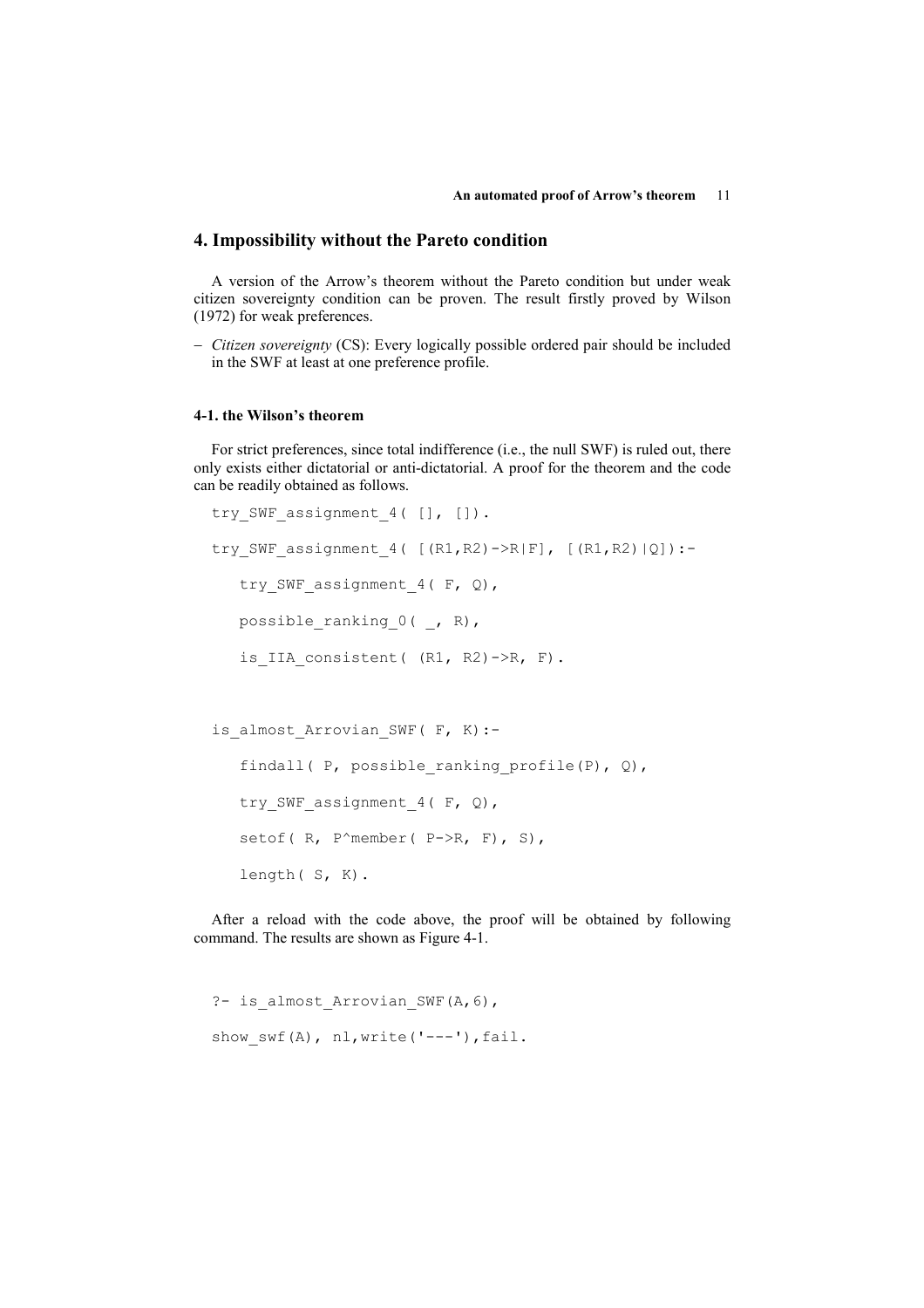?- is\_almost\_Arrovian\_SWF(A,6), show\_swf(A), nl,write('---'),fail.  $r(6)$ r(4),<br>r(5),<br>r(2),<br>r(3), r(4),<br>r(5),<br>r(2),<br>r(3),  $r(4), r(5), r(2), r(3),$ (4), r(4),<br>(5), r(5),<br>(2), r(2),<br>(3), r(3),  $r(5)$ -rič ∙čĭ); −cĭj; `r(ĭ), −cĭ),  $r(4)$  $(5)$  $r(4)$  $r(5$  $r(4)$  $\mathbf{r}$  $\mathbf{r}$  $\begin{matrix} 1 & 0 & 0 \\ 0 & 0 & 0 \\ 0 & 0 & 0 \\ 0 & 0 & 0 \\ 0 & 0 & 0 \\ 0 & 0 & 0 \\ 0 & 0 & 0 \\ 0 & 0 & 0 & 0 \\ 0 & 0 & 0 & 0 \\ 0 & 0 & 0 & 0 \\ 0 & 0 & 0 & 0 \\ 0 & 0 & 0 & 0 \\ 0 & 0 & 0 & 0 & 0 \\ 0 & 0 & 0 & 0 & 0 \\ 0 & 0 & 0 & 0 & 0 \\ 0 & 0 & 0 & 0 & 0 & 0 \\ 0 & 0 & 0 & 0 & 0 & 0 \\ 0 & 0 & 0 & 0$  $r(4)$ ,  $r(\overline{2})$  $r(3)$ ัr(6).  $r(4)$ .  $r(2)$ . r(3)  $r(2)$  $r(4)$ .  $r(5)$  $r(3)$ (4)  $r<sub>1</sub>$  $\mathbf{r}$  $\mathbf{r}$  $\begin{matrix} r(2) \\ r(2) \end{matrix}$  $r(5)$  $r(4)$  $r(3)$  $\frac{1}{r(5)}$ <br> $r(5)$ 4),  $r<sup>1</sup>$  $\mathbf{r}$  $r(2)$ ,  $r(3)$ ,  $r(4)$ ,  $r(1)$  $r(1)$  $\begin{matrix} r(2) \\ r(3) \end{matrix}$  $\begin{matrix} r(2) \\ r(3) \end{matrix}$ G.  $r($  $\begin{matrix} 1 & 3 \\ 6 & 7 \\ 7 & 2 \\ 7 & 2 \end{matrix}$  $\begin{matrix} 1 & 0 \\ 1 & 0 \\ 0 & 0 \end{matrix}$  $\frac{r(4)}{r(5)}$  $r(4)$  $r(5)$ .  $r(6)$ ,  $r(6)$ ,  $r(6)$ ,  $r(6)$  $\lceil r(6) \rceil$  $\frac{No}{?}$ Figure 4-1. A proof of the Wilson's theorem

## 4-2. the Wilson's theorem revisited

Now, we have a result which summarizes the experimentations using above code for varying K=1, 2, …, 6. K denotes the number of distinct ordered pairs included in the SWF. To do this, I added a rule, test\_Wilson/1, but I omit here.

111111111111111111111111111111111111 222222222222222222222222222222222222 333333333333333333333333333333333333 444444444444444444444444444444444444 555555555555555555555555555555555555 666666666666666666666666666666666666 6:swfs found at level:1

Figure 4-2 (a). A proof of a version of Wilson's theorem:  $K=1$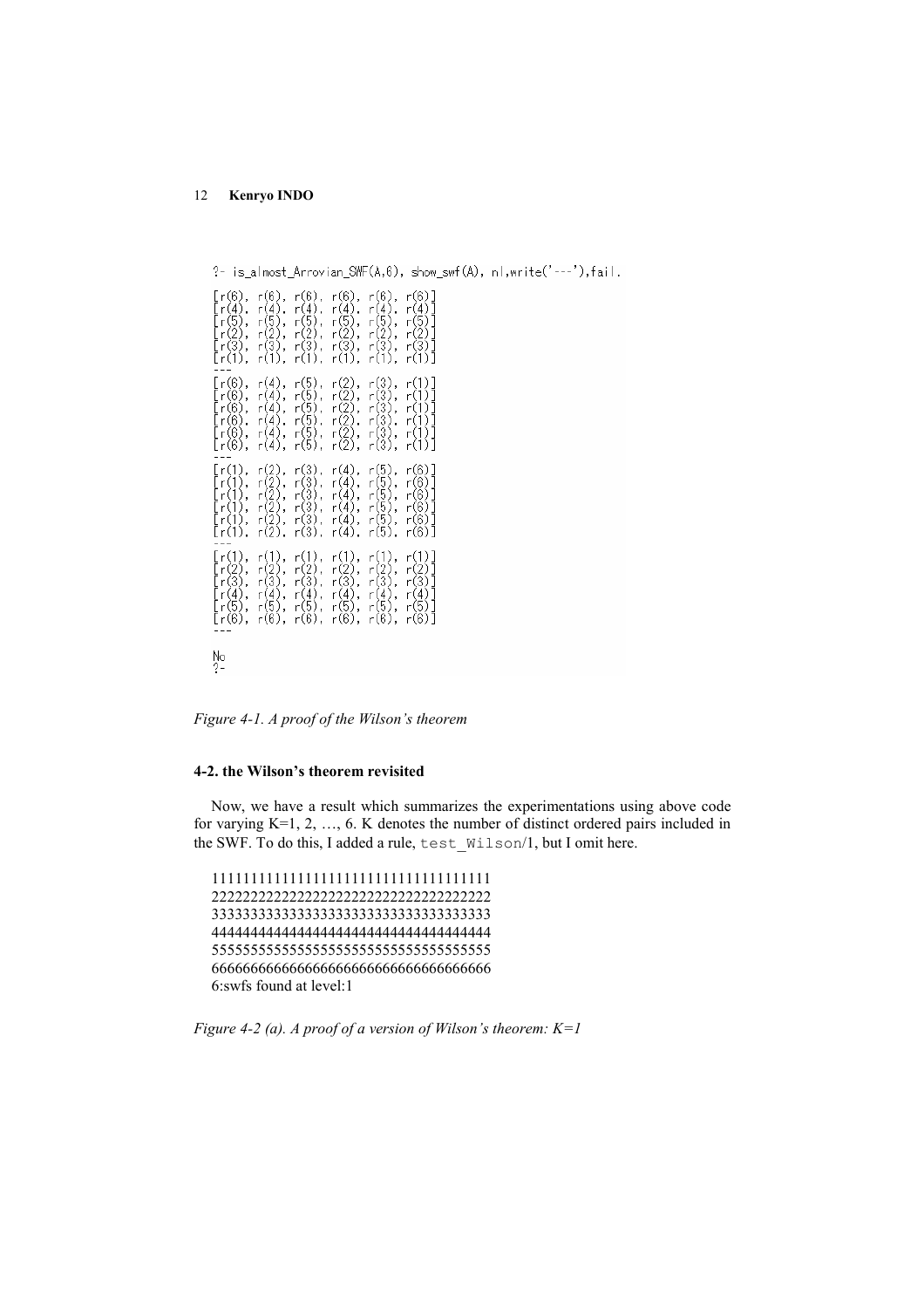Figure 4-2 (b). A proof of a version of Wilson's theorem:  $K=2$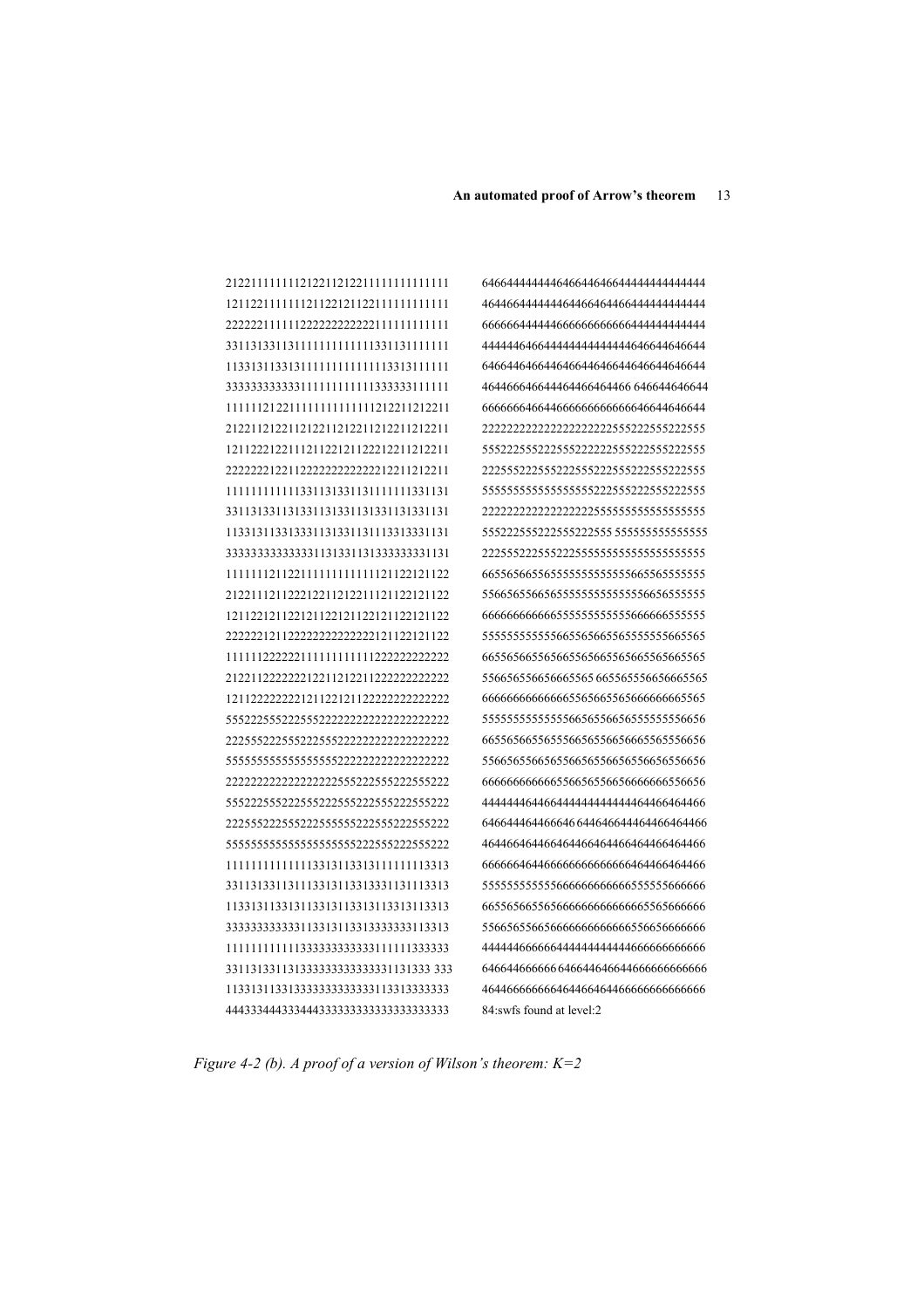0:swfs found at level:3 0:swfs found at level:4 0:swfs found at level:5

Figure 4-2 (c). A proof of a version of Wilson's theorem:  $K=3,4,5$ 

666666444444555555222222333333111111 645231645231645231645231645231645231 123456123456123456123456123456123456 111111222222333333444444555555666666 4:swfs found at level:6

Figure 4-2 (d). A proof of a version of Wilson's theorem:  $K=6$ 

See Figures 4-2 (a), (b), and (c). First case, K=1, consists of 6 constant SWFs each of which is obviously unaffected by the IIA respectively. Second case,  $K=2$ , has 84, nontrivial, two-valued, all of which consist of precisely 4 ordered pairs. Three cases,  $K=3$ , 4, 5 are empty. Figure 4-2(d),  $K=6$ , shows a reproduction of previous section. Under the condition below,  $K=6$  is only permissible, so it proves the theorem.

# 5. Binary relation based modeling

Previous sections demonstrated how PROLOG can be applied for the preference based modeling and the social choice theory. In this section, I argue a version of previous program which uses the binary representation for preferences.

Under the condition IIA, we are permitted to model the preferences for each pair of alternatives, instead of the rankings, for the individuals and the society, so that the IIA condition has embedded into the code. It is a double recursion exercise of PROLOG, inessential to demonstrate here, so, the code has moved to appendix B.

My code (in appendix B) remodels the same problem in previous sections in terms of the binary relations. Figure 5-1 shows that the Arrow's theorem is proved again. And with minor modifications, as I commented in the source code, it also proves for Wilson's. (The code is left as an exercise for the reader.)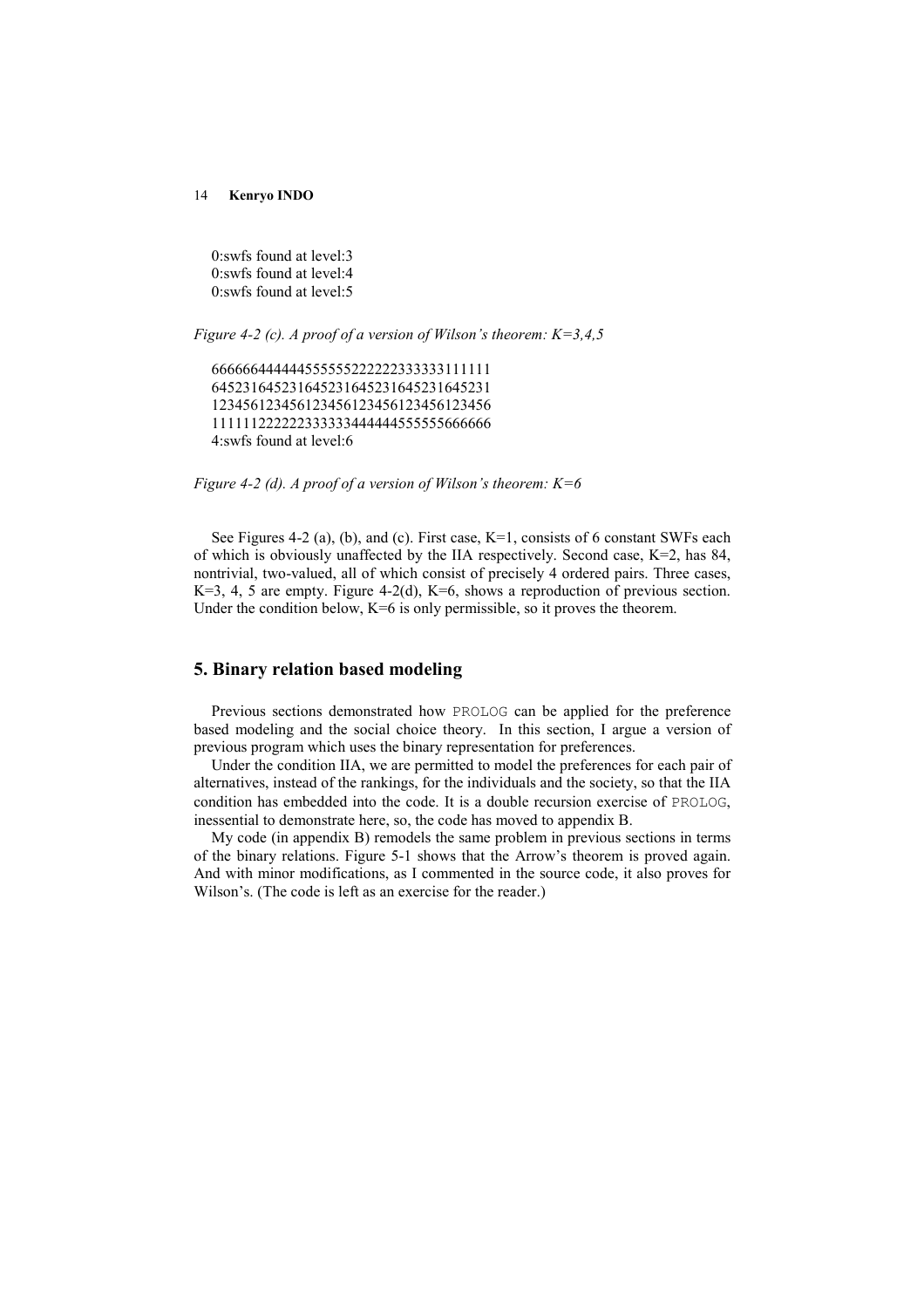```
?- swf_bin(W), show_swf_bin(W),fail.
pair: (m, a)<br>
[ (m, m->m), (m, a->a)]<br>
[ (a, m->m), (a, a->a)]<br>
pair: (m, e)<br>
[ (m, m->m), (m, e->e)]<br>
[ (m, m->m), (e, e->e)]<br>
pair: (a, e)<br>
[ (a, a->a), (a, e->e)]<br>
[ (e, a->a), (e, e->e)]<br>
end of SMF<br>
pair: (m, a)
  pair: (m, a)
  pair: (m, a)<br>[ (m, m->m), (m, a->m)]<br>[ (a, m->a), (a, a->a)]
  pair: (m, e)<br>
[ (m, m->m), (m, e->m)]<br>
[ (e, m->e), (e, e->e)]
  pair: (a, e)<br>
[ (a, a->a), (a, e->a)]<br>
[ (e, a->e), (e, e->e)]<br>
end of SMF
  \frac{No}{?}
```
Figure 5-1. Another proof of the Arrow's theorem

## 6. Related work

Many proofs of Arrow's theorem and the versions have been proposed. But it seems me not always clear in paper based proofs how a dictatorship (or the set of decisiveness), establishes by propagating these constraints from one profile/pair to another. Even graphical representations proposed by some researchers seem not always clear of the additional operations required nevertheless for the best.

PROLOG has been applied for many real industrial or business problems other than solving puzzles (i.e., the expert systems). But at least as long as I know there is no previous attempt to apply PROLOG to the social choice theory, only except for the Nash implementation theory by the author (Indo, 2002).

There are a few where the proof of Arrow's theorem is concerned, even by using computer programming. The only exception I found was Takekuma (1997) who used Mathematica to prove the Arrow's theorem for the same case as present paper under weak preferences. But his proof was governed manually, not just automated, and the program is not comprehensible without knowledge about the specific software.

However, my program consists of the declarable PROLOG codes which proves the impossibility theorem automatically and visualizes the resulted SWF by table forms. Therefore the user may capture a clearer in the process of the proof how the IIA and the P constraints the domain of social choice respectively.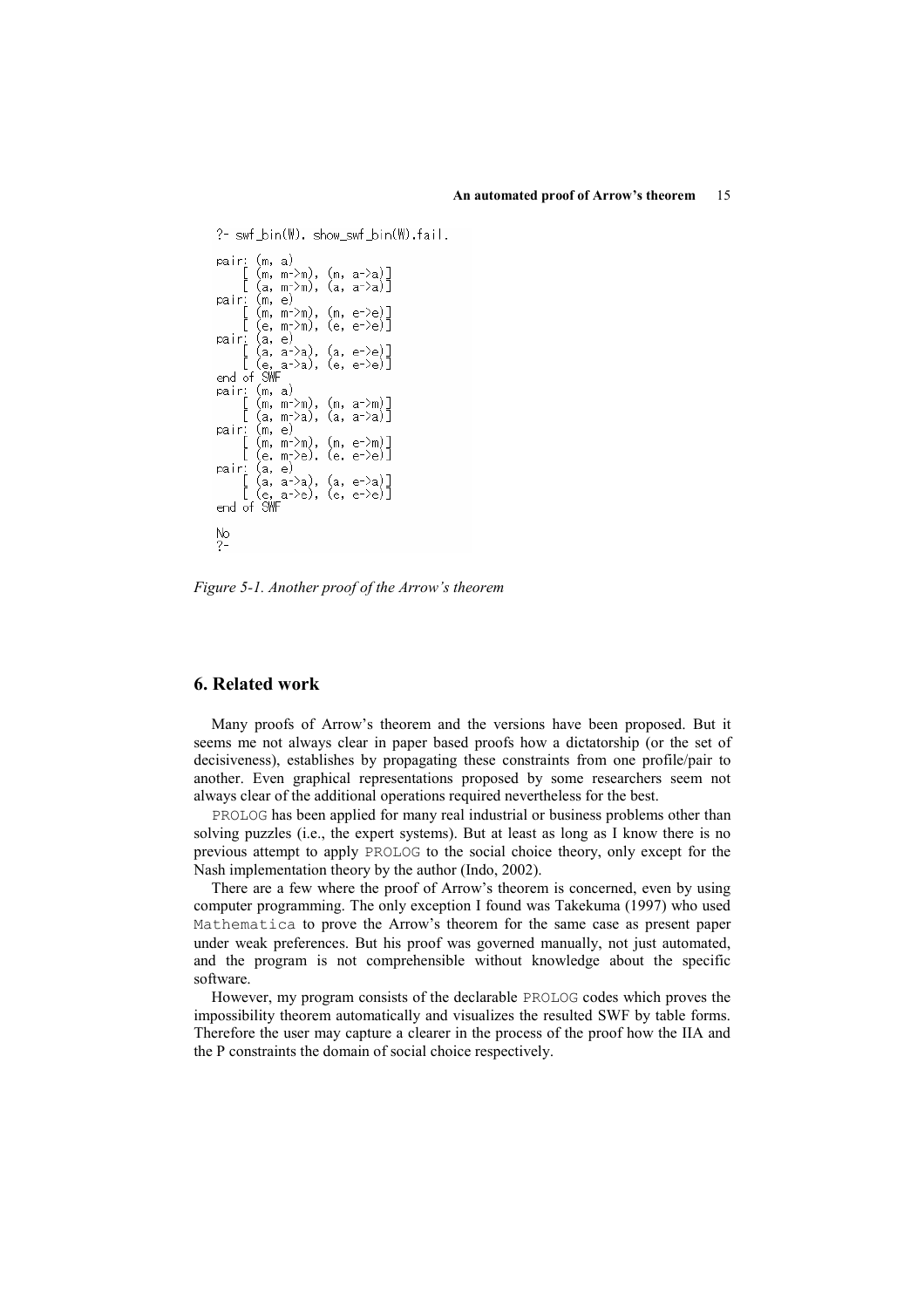Indeed the proof of impossibility theorem may be seen as solving constraint satisfaction problem (and using the constraint propagation technique). I showed a PROLOG implementation of such an idea in present paper by a traditional recursive goal seeking for the Arrovian SWF.

In my personal opinion, the proof can be seen as a precursor of constraint based logic programming technologies (Hooker, 2000) because it use the domain specific "reduction" and "branching" so as to prove the dictatorship of the SWF.

Because of the logical modeling it has merits of symbolic representations without translating the problem into an integer programming. It may be compared with the solver software for mathematical optimization, (and they relates certainly in several aspects (Hooker, 2000)).

But why computer simulations in general not widely used in social choice problems as yet except for the probability of voting paradoxes which had come into forty or thirty years ago by behavioral scientists?

I think one reason is the transparency of modeler's thought which maps the application domain in to the programming codes. Unlike conventional optimization problems, such like for linear (or quadratic) programming, shortest path network algorithm, or assignment problem, the conditions over preference domain models are only artificially translated into the constraints of the integer programming as well as the game theoretic model of "matching."

Finally, I would like to relate my model to the mechanism design (and so to game theory). Its computational version (Nisan and Ronen, 2001) has significant applications for combinatorial auction design, network traffic control, group meeting scheduling systems, etc. But for unrestricted domain, there is no non-dictatorial rule which is not manipulable by Gibbard-Satterthwaite theorem. It is logically equivalent to Arrow's theorem and can be proved in the same manner. The PROLOG version is also available from the author.

# 7. Conclusion

In this paper I presented a simple PROLOG implementation for social choice problem and the impossibility theorems (Arrow, 1963; Wilson, 1972). Thereby I try a new tack to study social choice problems which would be called SCPSLP (Social Choice Problem Solver in Logic Programming).

PROLOG turns out to be useful in studying basic social choice theory and developing tools to scrutinize the combinatorial properties of the social welfare function. It rather fits (in less than 150 lines!) and provides a clearer grasp for the logical structure of the theorem and proof. The users of my system, at least potentially, would be researchers or students in economics, or political science, the traditional applications of the theory as well as in computer science.

By Wilson's theorem we know that the key successful factor of non-dictatorial SWF is to find a subset of profiles where the (IIA) condition does not hold such that the decisive set can not be decomposed into the subsets. This domain restriction method will be examined in another paper.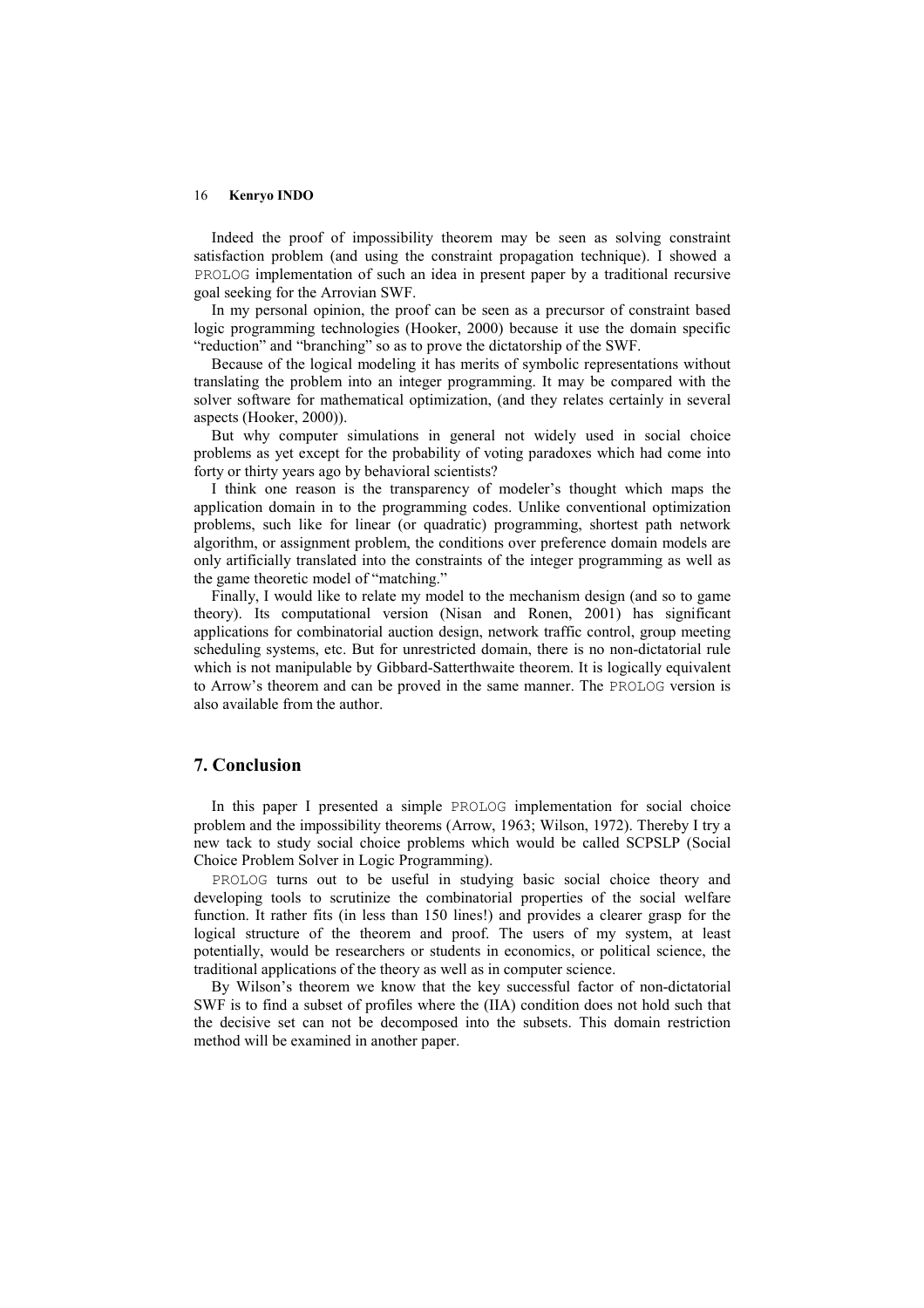## References

- [1] Arrow, K. J. (1963). "Social Choice and Individual Values," 2nd edition, Yale University Press. (Originally published by Wiley)
- [2] Clocksin, W. F. and C. S. Mellish (2003). "Programming in Prolog : Using the ISO Standard," 5th edition, Springer.
- [3] Hooker, J. (2000). "Logic-base Methods for Optimization: Combining Optimization and Constraint Satisfaction," Wiley.
- [4] Indo, K. (2002). Implementing Nash implementation theory in PROLOG, mimeo.
- [5] Nisan, N. and A. Ronen (2001). Algorithmic mechanism design, Games and Economic Behavior 35: 166-196.
- [6] Sen, A. (1995). Rationality and social choice, The American Economic Review 38: 1-24.
- [7] Takekuma, S. (1997). A proof of arrow's impossibility theorem by MATHEMATICA, Hitotsubashi Journal of Economics 38: 139-148.
- [8] Wilson, R. (1972). Social choice theory without the Pareto principle, *Journal of Economic* Theory 5: 478-486.

# Appendix A. The proof process put into words

We want to show how the IIA condition, accompanied with the Pareto condition, propagates among pairs of alternatives and constraints possible assignments for the SWF under the transitivity (and the completeness) of preferences. A verbalization of the automated proof for the first dictatorial SWF in section 3 is as follows.

% file output start time , [date(2006/3/25), time(18:19:37)]

%---------- start from here -----------%

<sup>[1]:</sup> A plan :  $(r(6), r(6))$ ->r(1) violates the Pareto condition against the pair : (e, a) [2]: A plan :  $(r(6), r(6))$ -> $r(2)$  violates the Pareto condition against the pair : (e, m) [3]: A plan :  $(r(6), r(6))$ -> $r(3)$  violates the Pareto condition against the pair : (e, a) [4]: A plan :  $(r(6), r(6))$ ->r(4) violates the Pareto condition against the pair :  $(e, a)$ [5]: A plan :  $(r(6), r(6))$ -> $r(5)$  violates the Pareto condition against the pair : (a, m) [6]: I suppose at profile :  $(r(6), r(6))$ -> $r(6)$  without violation so far. The SWF under construction: -----------------------------------6 [7]: A plan :  $(r(6), r(5))$ -> $r(1)$  violates the Pareto condition against the pair : (e, a) [8]: A plan :  $(r(6), r(5))$ -> $r(2)$  violates the Pareto condition against the pair : (e, m) [9]: A plan :  $(r(6), r(5))$ -> $r(3)$  violates the Pareto condition against the pair : (e, a) [10]: A plan :  $(r(6), r(5))$ ->r(4) violates the Pareto condition against the pair : (e, a) [11]: I suppose at profile :  $(r(6), r(5)) \ge r(5)$  without violation so far. The SWF under construction: ----------------------------------56 [12]: A plan :  $(r(6), r(4))$ ->r(1) violates the Pareto condition against the pair : (e, m) [13]: A plan :  $(r(6), r(4))$ -> $r(2)$  violates the Pareto condition against the pair : (e, m) [14]: A plan :  $(r(6), r(4))$ ->r(3) violates the Pareto condition against the pair : (e, m) [15]: I suppose at profile : (r(6), r(4))->r(4) without violation so far. The SWF under construction: ---[16]: A plan :  $(r(6), r(3))$ -> $r(1)$  violates the Pareto condition against the pair : (a, m) [17]: A plan :  $(r(6), r(3))$ ->r(2) violates the Pareto condition against the pair : (a, m)

<sup>[18]:</sup> I suppose at profile : (r(6), r(3))->r(3) without violation so far. The SWF under construction: ----

<sup>[19]:</sup> A plan :  $(r(6), r(2))$  >r(1) violates the Pareto condition against the pair : (e, a)

<sup>[20]:</sup> I suppose at profile :  $(r(6), r(2))$ ->r(2) without violation so far.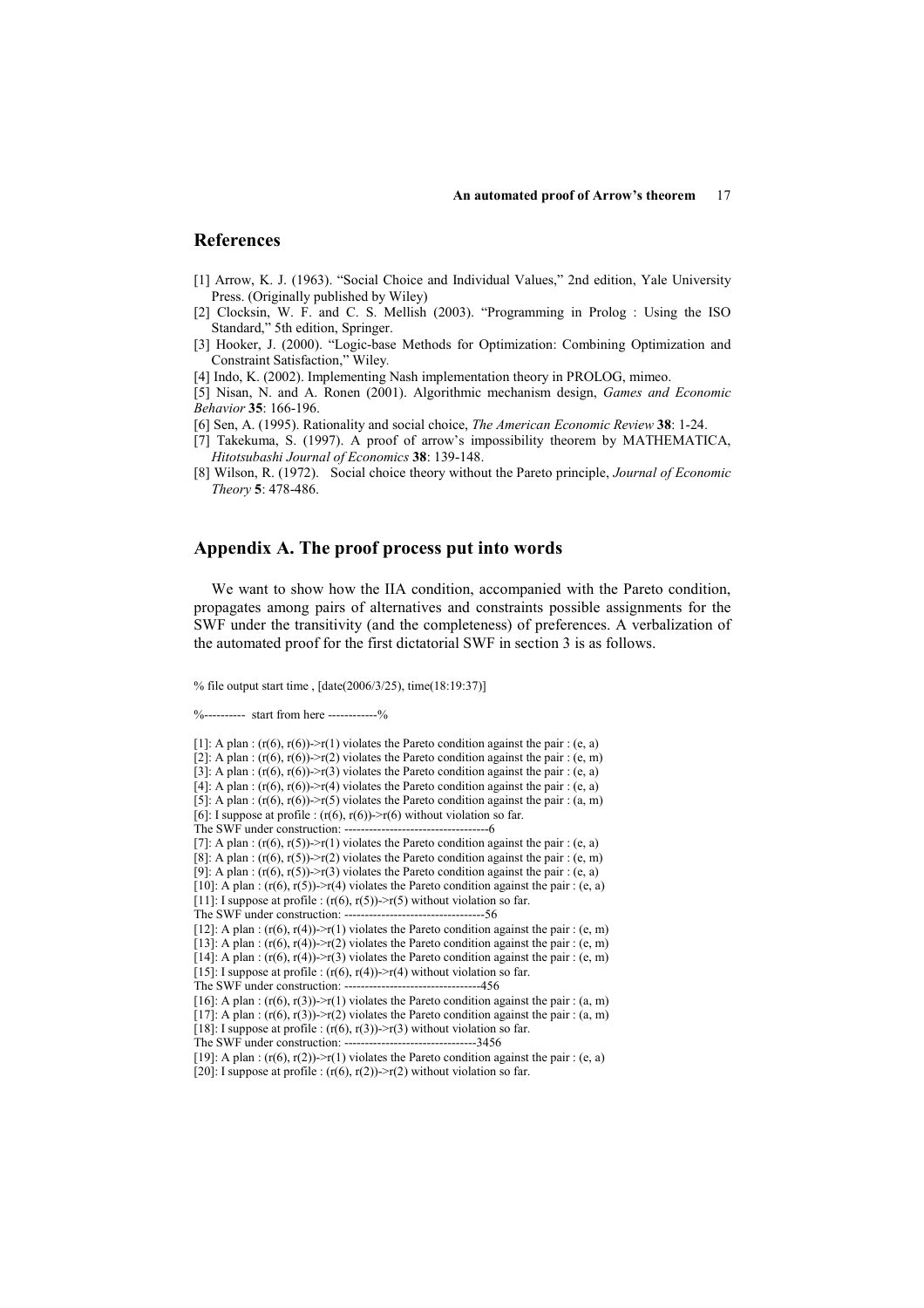```
The SWF under construction: -------------------------------23456 
[21]: I suppose at profile : (r(6), r(1))->r(1) without violation so far.
The SWF under construction: ------------------------------123456 
[22]: A plan : (r(5), r(6)) >r(1) violates the Pareto condition against the pair : (e, m)
[23]: A plan : (r(5), r(6)) \ge r(2) violates the Pareto condition against the pair : (e, m)
[24]: A plan : (r(5), r(6))->r(3) violates the Pareto condition against the pair : (e, m)
[25]: A plan : (r(5), r(6))->r(4) violates the Pareto condition against the pair : (e, a)
[26]: I suppose at profile : (r(5), r(6))->r(5) without violation so far.
The SWF under construction: -----------------------------5123456 
[27]: A plan : (r(5), r(5))->r(1) violates the Pareto condition against the pair : (e, m)
[28]: A plan : (r(5), r(5))->r(2) violates the Pareto condition against the pair : (e, m)
[29]: A plan : (r(5), r(5))->r(3) violates the Pareto condition against the pair : (e, m)
[30]: A plan : (r(5), r(5))->r(4) violates the Pareto condition against the pair : (e, a)
[31]: I suppose at profile : (r(5), r(5))->r(5) without violation so far.
The SWF under construction: ----------------------------55123456 
[32]: A plan : (r(5), r(4)) >r(1) violates the Pareto condition against the pair : (e, m)
[33]: A plan : (r(5), r(4))->r(2) violates the Pareto condition against the pair : (e, m)
[34]: A plan : (r(5), r(4))->r(3) violates the Pareto condition against the pair : (e, m)
[35]: A plan : (r(5), r(4))->r(4) violates the IIA condition against the pair : (m, a) and : (r(5), r(6)->r(5)).
[36]: A plan : (r(5), r(4)) > r(5) violates the IIA condition against the pair : (a, e) and : (r(6), r(1) > r(1)).
[37]: A plan : (r(5), r(4))->r(6) violates the IIA condition against the pair : (m, a) and : (r(5), r(6)->r(5).
[38]: A plan : (r(5), r(5)) >r(6) violates the Pareto condition against the pair : (m, a)
[39]: I suppose at profile : (r(5), r(6))->r(6) without violation so far.
The SWF under construction: -----------------------------6123456 
[40]: A plan : (r(5), r(5))->r(1) violates the Pareto condition against the pair : (e, m)
[41]: A plan : (r(5), r(5))->r(2) violates the Pareto condition against the pair : (e, m)
[42]: A plan : (r(5), r(5))->r(3) violates the Pareto condition against the pair : (e, m)
[43]: A plan : (r(5), r(5))->r(4) violates the Pareto condition against the pair : (e, a)
[44]: I suppose at profile : (r(5), r(5))->r(5) without violation so far.
The SWF under construction: ----------------------------56123456 
[45]: A plan : (r(5), r(4)) >r(1) violates the Pareto condition against the pair : (e, m)
[46]: A plan : (r(5), r(4))->r(2) violates the Pareto condition against the pair : (e, m)
[47]: A plan : (r(5), r(4)) >r(3) violates the Pareto condition against the pair : (e, m)
[48]: I suppose at profile : (r(5), r(4))->r(4) without violation so far.
The SWF under construction: ---------------------------456123456 
[49]: A plan : (r(5), r(3))->r(1) violates the IIA condition against the pair : (m, a) and : (r(5), r(4)->r(4)).
[50]: A plan : (r(5), r(3))->r(2) violates the IIA condition against the pair : (m, a) and : (r(5), r(4)->r(4)).
[51]: I suppose at profile : (r(5), r(3)) \rightarrow r(3) without violation so far.
The SWF under construction: --------------------------3456123456 
[52]: A plan : (r(5), r(2)) \ge r(1) violates the Pareto condition against the pair : (e, a)
[53]: I suppose at profile : (r(5), r(2))->r(2) without violation so far.
The SWF under construction: -------------------------23456123456 
[54]: I suppose at profile : (r(5), r(1))->r(1) without violation so far.
The SWF under construction: ------------------------123456123456 
[55]: A plan : (r(4), r(6))->r(1) violates the Pareto condition against the pair : (a, m)
[56]: A plan : (r(4), r(6))->r(2) violates the Pareto condition against the pair : (a, m)[57]: A plan : (r(4), r(6))->r(3) violates the Pareto condition against the pair : (e, m)
[58]: I suppose at profile : (r(4), r(6))->r(4) without violation so far.
The SWF under construction: -----------------------4123456123456 
[59]: A plan : (r(4), r(5))->r(1) violates the Pareto condition against the pair : (e, m)
[60]: A plan : (r(4), r(5))->r(2) violates the Pareto condition against the pair : (e, m)
[61]: A plan : (r(4), r(5)) \rightarrow r(3) violates the Pareto condition against the pair : (e, m)
[62]: A plan : (r(4), r(5))->r(4) violates the IIA condition against the pair : (m, a) and : (r(6), r(1)-r(1)).
[63]: A plan : (r(4), r(5))->r(5) violates the IIA condition against the pair : (a, e) and : (r(4), r(6)->r(4)).
[64]: A plan : (r(4), r(5))->r(6) violates the IIA condition against the pair : (a, e) and : (r(4), r(6)-r(4)).
[65]: A plan : (r(4), r(6)) >r(5) violates the Pareto condition against the pair : (a, m)
```
[66]: I suppose at profile : (r(4), r(6))->r(6) without violation so far. The SWF under construction: -----

[67]: A plan :  $(r(4), r(5))$ ->r(1) violates the Pareto condition against the pair : (e, m)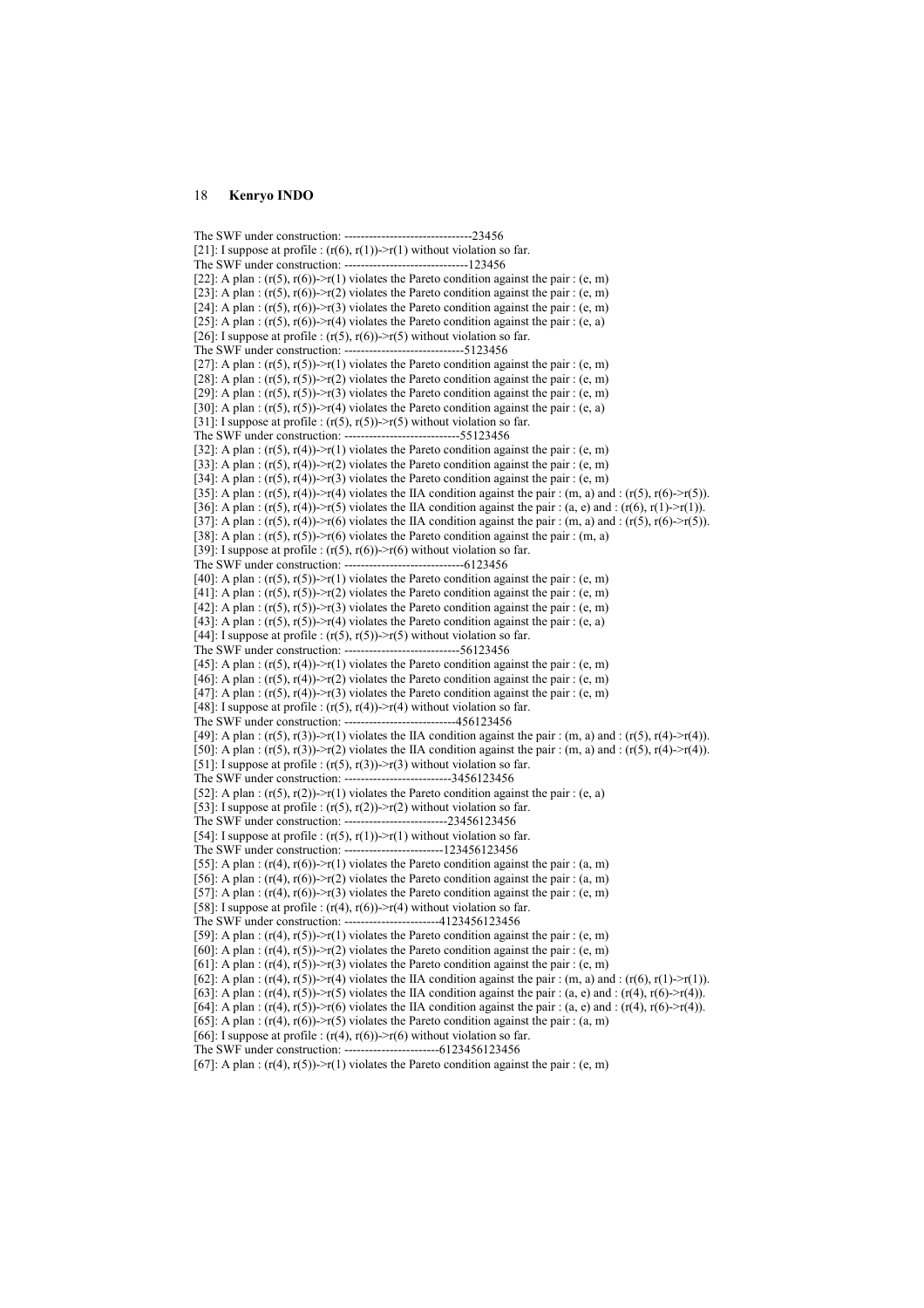[68]: A plan :  $(r(4), r(5))$ -> $r(2)$  violates the Pareto condition against the pair : (e, m) [69]: A plan :  $(r(4), r(5)) > r(3)$  violates the Pareto condition against the pair : (e, m) [70]: A plan :  $(r(4), r(5))$ ->r(4) violates the IIA condition against the pair : (a, e) and : (r(4), r(6)->r(6)). [71]: I suppose at profile :  $(r(4), r(5))$ ->r(5) without violation so far. The SWF under construction: ----------------------56123456123456 [72]: A plan :  $(r(4), r(4))$ ->r(1) violates the Pareto condition against the pair : (a, m) [73]: A plan :  $(r(4), r(4))$ -> $r(2)$  violates the Pareto condition against the pair : (a, e) [74]: A plan :  $(r(4), r(4))$ -> $r(3)$  violates the Pareto condition against the pair : (e, m) [75]: I suppose at profile :  $(r(4), r(4))$ ->r(4) without violation so far. The SWF under construction: ---------------------456123456123456 [76]: A plan :  $(r(4), r(3))$ -> $r(1)$  violates the Pareto condition against the pair :  $(a, m)$ [77]: A plan :  $(r(4), r(3))$ ->r(2) violates the Pareto condition against the pair : (a, e) [78]: I suppose at profile :  $(r(4), r(3))$ ->r(3) without violation so far. The SWF under construction: --------------------3456123456123456 [79]: A plan :  $(r(4), r(2))$ ->r(1) violates the IIA condition against the pair : (a, e) and :  $(r(4), r(5)$ ->r(5)). [80]: I suppose at profile :  $(r(4), r(2))$ ->r(2) without violation so far. The SWF under construction: -------------------23456123456123456 [81]: I suppose at profile :  $(r(4), r(1))$ ->r(1) without violation so far. The SWF under construction: ------------------123456123456123456 [82]: A plan :  $(r(3), r(6))$ ->r(1) violates the Pareto condition against the pair : (a, m) [83]: A plan :  $(r(3), r(6))$  >r(2) violates the Pareto condition against the pair : (a, m) [84]: A plan :  $(r(3), r(6))$ -> $r(3)$  violates the IIA condition against the pair : (a, e) and : (r(4), r(2)-> $r(2)$ ). [85]: A plan :  $(r(3), r(6))$ ->r(4) violates the IIA condition against the pair : (a, e) and :  $(r(4), r(2)$ ->r(2)). [86]: A plan :  $(r(3), r(6))$ -> $r(5)$  violates the Pareto condition against the pair : (a, m) [87]: I suppose at profile :  $(r(3), r(6))$ -> $r(6)$  without violation so far. The SWF under construction: -----------------6123456123456123456 [88]: A plan :  $(r(3), r(5))$ ->r(1) violates the IIA condition against the pair :  $(m, e)$  and :  $(r(3), r(6)$ ->r(6)). [89]: A plan :  $(r(3), r(5))$ ->r(2) violates the IIA condition against the pair : (m, e) and :  $(r(3), r(6)$ ->r(6)). [90]: A plan :  $(r(3), r(5))$ ->r(3) violates the IIA condition against the pair : (m, e) and :  $(r(3), r(6)$ ->r(6)). [91]: A plan :  $(r(3), r(5)) \ge r(4)$  violates the IIA condition against the pair : (a, e) and :  $(r(3), r(6) \ge r(6))$ . [92]: I suppose at profile :  $(r(3), r(5))$ - $r(5)$  without violation so far. The SWF under construction: ----------------56123456123456123456 [93]: A plan :  $(r(3), r(4))$ ->r(1) violates the Pareto condition against the pair : (a, m) [94]: A plan :  $(r(3), r(4))$ -> $r(2)$  violates the Pareto condition against the pair :  $(a, m)$ [95]: A plan :  $(r(3), r(4))$ ->r(3) violates the IIA condition against the pair : (m, e) and :  $(r(3), r(5)$ ->r(5)). [96]: I suppose at profile :  $(r(3), r(4))$ ->r(4) without violation so far. The SWF under construction: ---------------456123456123456123456 [97]: A plan :  $(r(3), r(3))$ -> $r(1)$  violates the Pareto condition against the pair : (a, m) [98]: A plan :  $(r(3), r(3))$ -> $r(2)$  violates the Pareto condition against the pair :  $(a, m)$ [99]: I suppose at profile :  $(r(3), r(3))$ ->r(3) without violation so far. The SWF under construction: --------------3456123456123456123456 [100]: A plan :  $(r(3), r(2))$ ->r(1) violates the IIA condition against the pair : (a, e) and :  $(r(3), r(5)$ ->r(5)). [101]: I suppose at profile :  $(r(3), r(2))$ ->r(2) without violation so far. The SWF under construction: -------------23456123456123456123456 [102]: I suppose at profile :  $(r(3), r(1))$ ->r(1) without violation so far. The SWF under construction: ------------123456123456123456123456 [103]: A plan :  $(r(2), r(6))$  >r(1) violates the Pareto condition against the pair : (e, a) [104]: A plan :  $(r(2), r(6))$ ->r(2) violates the IIA condition against the pair : (m, e) and : (r(3), r(4)->r(4)). [105]: A plan :  $(r(2), r(6))$ -> $r(3)$  violates the Pareto condition against the pair : (e, a) [106]: A plan :  $(r(2), r(6))$ ->r(4) violates the Pareto condition against the pair :  $(e, a)$ [107]: A plan :  $(r(2), r(6))$ ->r(5) violates the IIA condition against the pair : (m, a) and :  $(r(5), r(3)$ ->r(3)). [108]: I suppose at profile :  $(r(2), r(6))$ ->r(6) without violation so far. The SWF under construction: -----------6123456123456123456123456 [109]: A plan :  $(r(2), r(5))$ -> $r(1)$  violates the Pareto condition against the pair : (e, a) [110]: A plan :  $(r(2), r(5)) \rightarrow r(2)$  violates the IIA condition against the pair : (m, e) and : (r(2), r(6)->r(6)).  $[111]$ : A plan :  $(r(2))$ ,  $r(5)$ )-> $r(3)$  violates the Pareto condition against the pair : (m, a) [112]: A plan :  $(r(2), r(5))$ -> $r(4)$  violates the Pareto condition against the pair :  $(m, a)$ 

[113]: I suppose at profile :  $(r(2), r(5))$ -> $r(5)$  without violation so far.

The SWF under construction: ----------56123456123456123456123456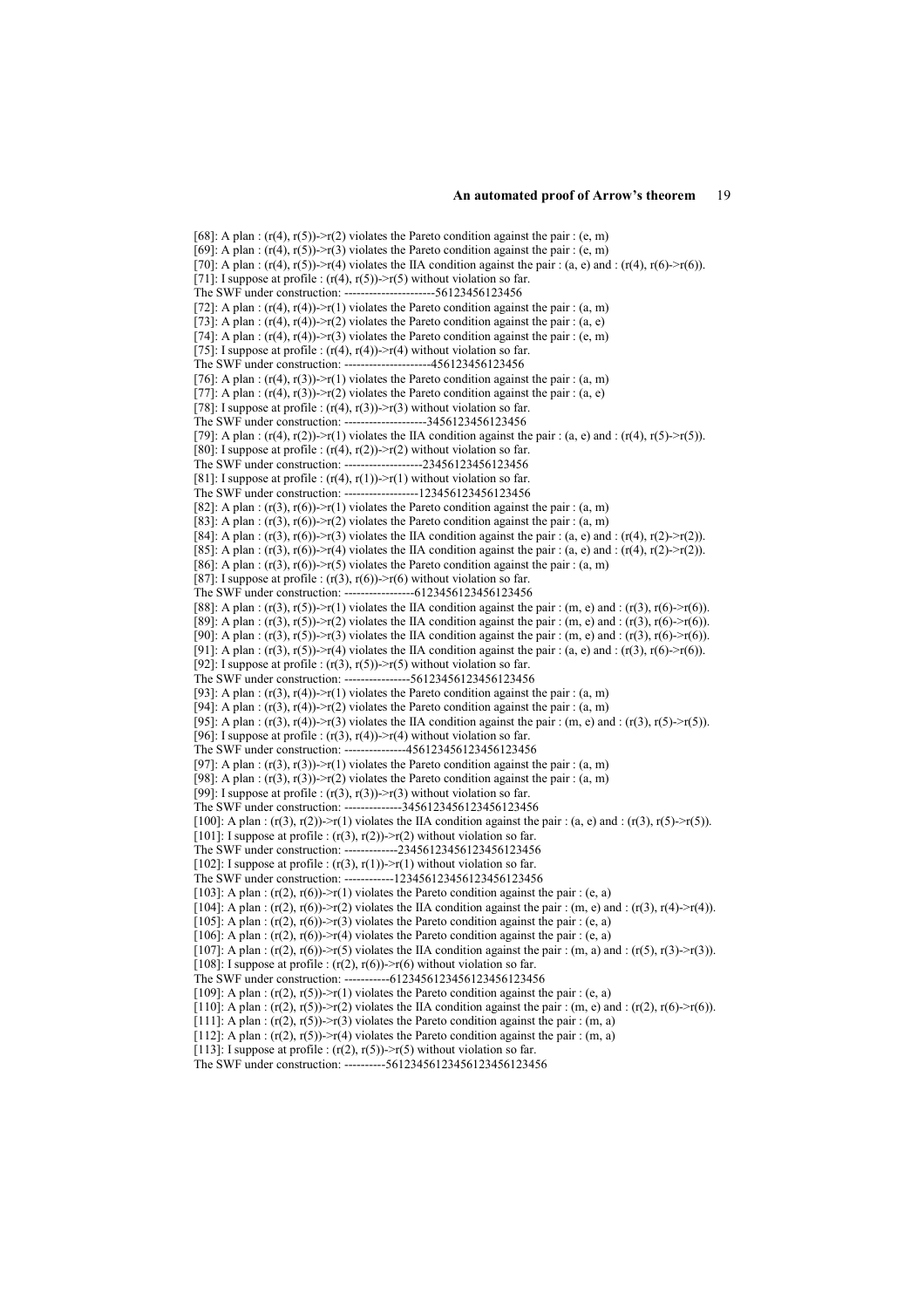[114]: A plan :  $(r(2), r(4))$ ->r(1) violates the IIA condition against the pair :  $(m, e)$  and :  $(r(2), r(5)$ ->r(5)). [115]: A plan :  $(r(2), r(4))$ -> $r(2)$  violates the IIA condition against the pair : (m, e) and :  $(r(2), r(5)$ -> $r(5)$ . [116]: A plan :  $(r(2), r(4))$ ->r(3) violates the IIA condition against the pair :  $(m, e)$  and :  $(r(2), r(5)$ ->r(5). [117]: I suppose at profile :  $(r(2), r(4))$ ->r(4) without violation so far. The SWF under construction: ---------456123456123456123456123456 [118]: A plan :  $(r(2), r(3)) \rightarrow r(1)$  violates the IIA condition against the pair :  $(m, a)$  and :  $(r(2), r(4) \rightarrow r(4))$ . [119]: A plan :  $(r(2), r(3))$ ->r(2) violates the IIA condition against the pair : (m, a) and :  $(r(2), r(4)-r(4))$ . [120]: I suppose at profile :  $(r(2), r(3))$ ->r(3) without violation so far. The SWF under construction: --------3456123456123456123456123456 [121]: A plan :  $(r(2), r(2))$ -> $r(1)$  violates the Pareto condition against the pair :  $(e, a)$ [122]: I suppose at profile :  $(r(2), r(2))$ ->r(2) without violation so far. The SWF under construction: -------23456123456123456123456123456 [123]: I suppose at profile :  $(r(2), r(1))$ -> $r(1)$  without violation so far. The SWF under construction: ------123456123456123456123456123456 [124]: A plan :  $(r(1), r(6))$ ->r(1) violates the IIA condition against the pair : (m, a) and :  $(r(2), r(3)-r(3))$ . [125]: A plan :  $(r(1), r(6))$ ->r(2) violates the IIA condition against the pair : (m, a) and :  $(r(2), r(3)$ ->r(3)). [126]: A plan :  $(r(1), r(6))$ ->r(3) violates the IIA condition against the pair :  $(m, e)$  and :  $(r(2), r(4)$ ->r(4). [127]: A plan :  $(r(1), r(6))$ ->r(4) violates the IIA condition against the pair : (a, e) and :  $(r(3), r(2)$ ->r(2)). [128]: A plan :  $(r(1), r(6)) > r(5)$  violates the IIA condition against the pair : (m, a) and :  $(r(2), r(3) > r(3))$ . [129]: I suppose at profile :  $(r(1), r(6))$ -> $r(6)$  without violation so far. The SWF under construction: -----6123456123456123456123456123456 [130]: A plan :  $(r(1), r(5))$ -> $r(1)$  violates the IIA condition against the pair : (m, e) and :  $(r(1), r(6)$ -> $r(6)$ ). [131]: A plan :  $(r(1), r(5))$ ->r(2) violates the IIA condition against the pair : (m, e) and :  $(r(1), r(6)$ ->r(6)). [132]: A plan :  $(r(1), r(5))$ ->r(3) violates the Pareto condition against the pair :  $(m, a)$ [133]: A plan :  $(r(1), r(5))$ -> $r(4)$  violates the Pareto condition against the pair :  $(m, a)$ [134]: I suppose at profile :  $(r(1), r(5))$ -> $r(5)$  without violation so far. The SWF under construction: ----56123456123456123456123456123456 [135]: A plan :  $(r(1), r(4))$ ->r(1) violates the IIA condition against the pair :  $(m, e)$  and :  $(r(1), r(5)$ ->r(5)). [136]: A plan :  $(r(1), r(4))$ -> $r(2)$  violates the Pareto condition against the pair :  $(a, e)$ [137]: A plan :  $(r(1), r(4))$ ->r(3) violates the IIA condition against the pair : (m, e) and :  $(r(1), r(5)$ ->r(5)). [138]: I suppose at profile :  $(r(1), r(4))$ ->r(4) without violation so far. The SWF under construction: ---456123456123456123456123456123456 [139]: A plan :  $(r(1), r(3))$ ->r(1) violates the IIA condition against the pair :  $(m, a)$  and :  $(r(1), r(4)$ ->r(4)). [140]: A plan :  $(r(1), r(3))$ -> $r(2)$  violates the Pareto condition against the pair :  $(a, e)$ [141]: I suppose at profile :  $(r(1), r(3))$ -> $r(3)$  without violation so far. The SWF under construction: --3456123456123456123456123456123456 [142]: A plan :  $(r(1), r(2))$ -> $r(1)$  violates the IIA condition against the pair : (a, e) and :  $(r(1), r(5)$ - $r(5)$ ). [143]: I suppose at profile :  $(r(1), r(2))$ - $r(2)$  without violation so far. The SWF under construction: -23456123456123456123456123456123456 [144]: I suppose at profile :  $(r(1), r(1)) \ge r(1)$  without violation so far. The SWF under construction:123456123456123456123456123456123456 %----------- end of data -----------%

% file output end time , [date(2006/3/25), time(18:19:38)]

# Appendix B. The source code for binary relation based modeling<sup>1</sup>

% The source code of "An automated proof of Arrow's theorem:

% A version in binary relations"

% language: PROLOG (tested on swi-prolog 5.0.10)

% modeling preference relations

 $\overline{a}$ 

<sup>%</sup> By Kenryo INDO (Kanto Gakuen University)

<sup>%</sup> program name: swf\_bin.pl (23 Mar 2006)

<sup>&</sup>lt;sup>1</sup> Earlier versions are downloadable. (http://www.us.kanto-gakuen.ac.jp/indo/front\_e.html)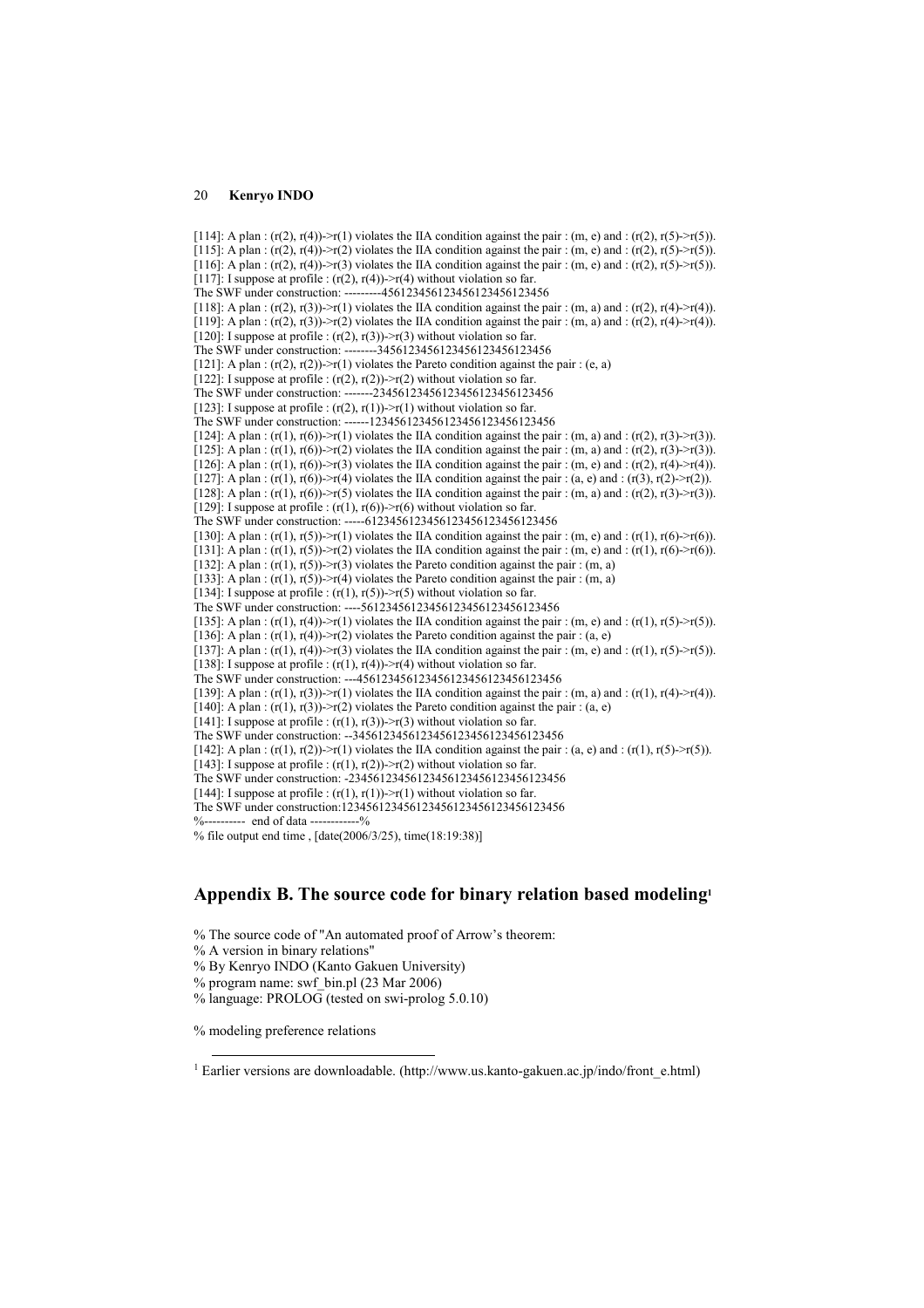%------------------------------------------------- alternatives( [m,a,e]). possible\_ranking\_0([m,a,e], r(1)). possible\_ranking\_0( $[m,e,a]$ ,  $r(2)$ ). possible\_ranking\_0([a,m,e],  $r(3)$ ). possible\_ranking\_0( $[a,e,m]$ ,  $r(4)$ ).  $_{\text{possible}}$  ranking\_0([e,m,a], r(5)). possible\_ranking\_0( $[e,a,m]$ , r(6)).  $x$  precedes  $y$  in list(  $X, Y, R$ ):append $(\_, [X|Z], R)$ , member( Y, Z). prefer\_x\_to\_y( X, Y, Rn): possible\_ranking\_0( R, Rn), x\_precedes\_y\_in\_list( X, Y, R). distinct\_pair\_lex( X, Y):- distinct\_pair( X, Y), alternatives(A), x\_precedes\_y\_in\_list( X, Y, A). distinct pair $(X, Y)$ : alternatives( A), member $(X, A)$ , exsists in preference $(X)$ ,  $m\rightarrow (Y, A),$  $Y \models X$ , exsists in preference(Y). exsists in\_preference $(X)$ :- $\| + \| + ($  possible\_ranking\_0(R,\_), member( X,R) ). % SWF in binary comparisons %------------------------------------------------- swf  $bin(W)$ : findall( (X,Y), distinct\_pair\_lex(X,Y),Lb), swf bin  $1($  Lb, W),  $\arrow$  inconsistent bin( W, ).  $swf\_bin_1([], [])$ .  $swf_bin_1([(X,Y)]L],[(X,Y):Fb|W])$ :swf bin  $1(L,W)$ ,  $swf\_bin_2([X,Y], (X,Y), Fb)$ , %noimposed\_bin( $(X, Y)$ ,Fb), %use this for Wilson's theorem true. swf bin  $2([], [])$ .  $swf_b$  bin\_2([Rb1|H1],(X,Y), [Swf|W]):swf\_bin\_2(H1,(X,Y), W),